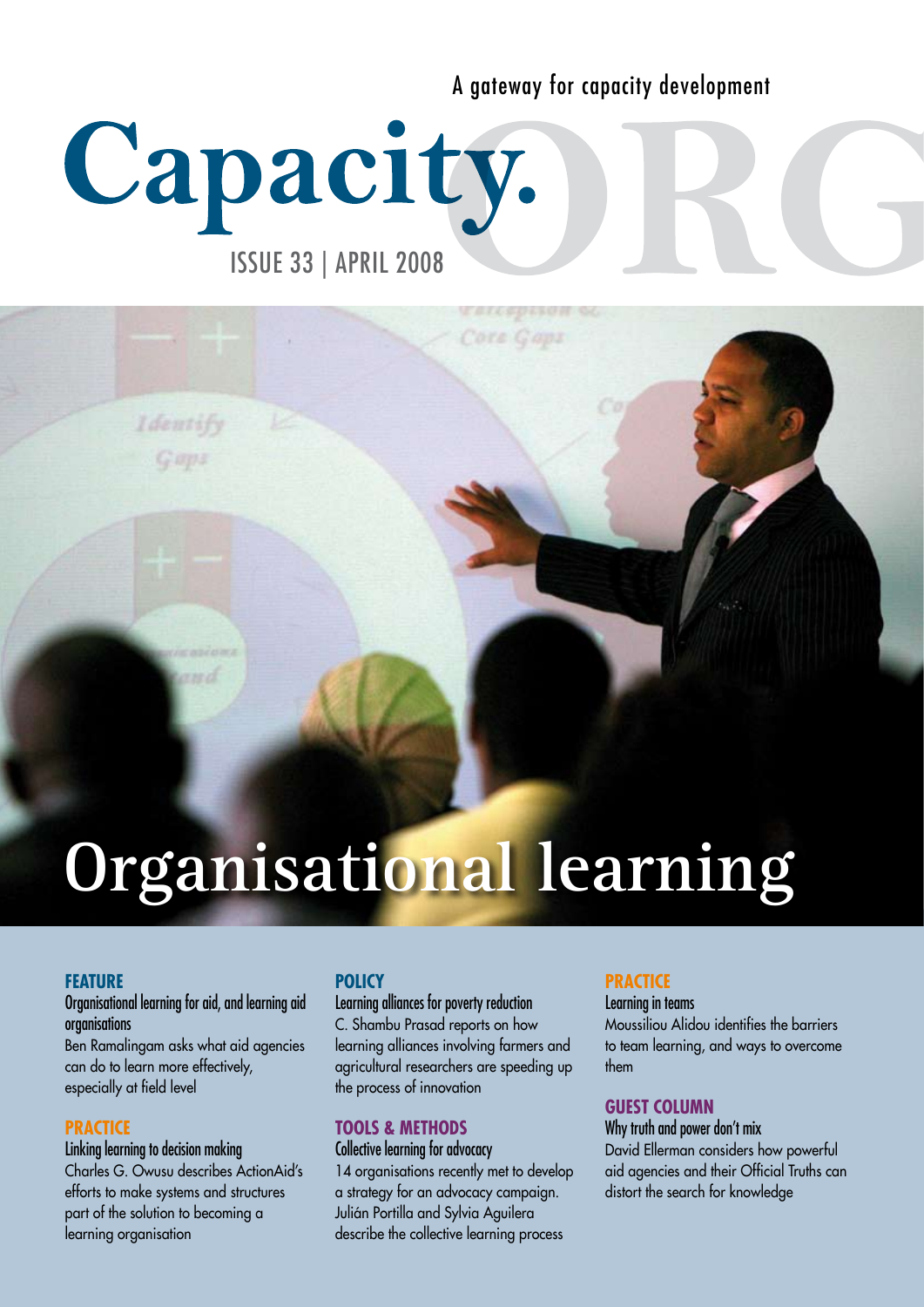# **CD monitor**

This section highlights news and recent developments in the area of capacity development. The CD monitor is compiled in collaboration with UNDP's Capacity-Net.

#### **UNDP/SNV Workshop on Learning by Doing: Capacity Development Approaches at the Local Level**

At this workshop, held in Bangkok, Thailand, in November 2007, the participants shared lessons learned on capacity development strategies and development efforts aimed at contributing to the Millennium Development Goals (MDGs). They also identified critical knowledge gaps that need to be addressed to support sub-national/local capacities for achieving the MDGs. www.undp.org

#### **Initiative for Peacebuilding launches online resource**

The Initiative for Peacebuilding has launched a new website for practitioners and policy makers. The site offers access to a wide range of resources, knowledge and expertise on conflict prevention and peacebuilding, particularly as it relates to EU policy. www.initiativeforpeacebuilding.eu

#### **e-discussion on capacity development in post-conflict situations**

In early 2008, UNDP's Capacity-Net will facilitate an e-discussion, to be co-hosted by the Capacity Development Group and the Bureau for Crisis Prevention and Recovery. For more information, email the network facilitator, Jayne Musumba,

jayne.musumba@undp.org or capacity-net@groups.undp.org

#### **One World Trust launches Global Accountability Report 2007**

The report assesses the accountability of 30 of the world's powerful organisations in the intergovernmental, NGO and corporate sectors on four dimensions: transparency, participation, evaluation, and response to complaints.

#### www.oneworldtrust.org

#### **World Bank Institute research project on leadership development services calls for case studies**

Capacity Day 2007 (Washington, DC, April 2007) brought together thinkers, practitioners, partners and government leaders from around the world to contribute to and raise the level of dialogue on the importance of good leadership. To build on that dialogue, the WBI has launched a Global Leadership Initiative, which will include a research project on leadership development services. The Bank has issued a call for case studies on capacity development interventions targeting high-level strategic leadership.

http://icce.typepad.com/icce/2008/01/call-for-case-s.html

#### **Third High-Level Forum on Aid Effectiveness (HLF 3)**

The third high-level forum will take place in Accra, Ghana, on 2–4 September 2008, hosted by the Government of Ghana. www.oecd.org/dac/effectiveness

#### **Capacity.org website**

Do you find that knowledge on capacity development is fragmented? At times it can be hard to gain overview of the breadth and depth of resources available.

Visit our upgraded website for your principal signpost to a wide range of capacity development topics.

#### www.capacity.org

# **Letter to the editor**

# Capacity development in a fragile environment – Kenya?

When we received issue 32 of Capacity.org on fragile states, no one in Kenya expected that this context of capacity development would be our main concern in 2008. The first weeks of 2008 were traumatic for Kenya, with over 300,000 displaced people and 1000 deaths following the December 2007 election. So how did SNV-Kenya respond to such a dramatically changed environment?

For SNV Kenya in Eldoret it was clear we could neither continue with business as usual, nor go beyond our mandate and provide emergency relief. Instead, together with our clients/partners, we considered what role we could play as a capacity building organisation in this uncertain environment. Our main concern was that thousands of children were unable to attend school due to the conflict. It was also clear that if local education stakeholders did not act immediately, the gains made under the government's 'Free Education for All' policy would be seriously undermined. There were two major challenges.

First, we needed to rebuild the (public sector) education capacity affected by the conflict. For example, education officers were unable to visit the affected schools to assess the situation, there were no clear national guidelines, and government departments felt overwhelmed.

Second, as Derick Brinkerhoff noted in his article in Capacity.org 32, in such emergencies, there is often a dilemma between the urgent need to restore basic services on the short term, and the desire to contribute to longterm capacity development. This dilemma emerged during an emergency coordination meeting in Eldoret, where none of those attending were from local organisations. There was therefore a danger that the humanitarian crisis and the (much needed) international response would undermine the capacity of local education stakeholders in the long term.

#### Threefold approach

SNV acted to complement the relief efforts by supporting local capacity. Education, as one of SNV's strategic areas, was a good starting point; it was not an urgent basic service so there was time to plan. Our approach was threefold. First, we supported an emergency committee in order to demonstrate visible coordination of education stakeholders. Second, we offered a service contract to a local organisation, the Kenya Private Schools Association (KPSA), to carry out educational needs assessments. Third, we created linkages with affected communities (including teachers and parents) both within and outside the internally displaced people (IDP) camps, enabling them to be part of the solution. Meanwhile, SNV joined the National Education Emergency Committee led by the Ministry of Education. This was an important link to the national level and a necessary step towards scaling up the approach in other regions.

SNV teamed up with UNICEF, an organisation experienced in providing 'hardware' such as setting up makeshift schools, and providing education kits and logistical expertise. These capabilities blended well with the SNV's 'software', in particular its ability to bring together local stakeholders, like the KPSA, municipal and district education offices, teachers, and street children's organisations. As a result, 4200 children were able to continue with their schooling. SNV has continued to help many thousands of children from the IDP camps and elsewhere in the region, to return to school.

The Netherlands Minister for Development Cooperation, Bert Koenders, visited Eldoret in February. He commended SNV and UNICEF for their combined support, without taking over (even temporarily) the leadership role of local stakeholders. Many times we were attracted by quick-fix and bypass solutions, but we managed not to give in to the temptation. This is probably the most important lesson learned.

Harm Duiker hduiker@snvworld.org SNV Kenya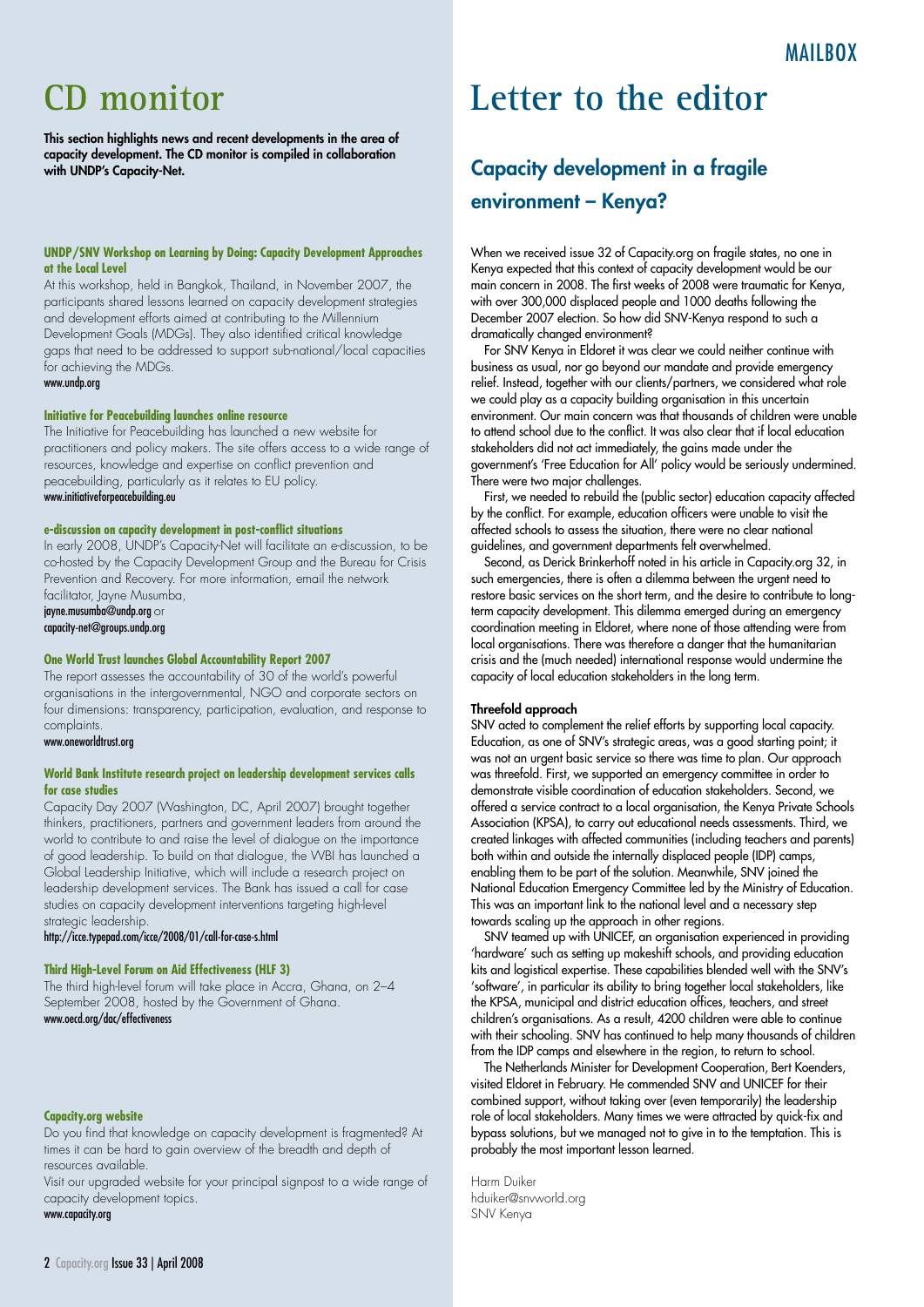EDITORIAL

# **Learning for organisational development**

Countless organisations have experimented with ways to improve their performance through learning since Peter Senge published his trailblazing book The Fifth Discipline: The Art and Practice of the Learning Organization in 1990. Although Senge drew mainly on experiences and insights gained in the private sector, his work inspired many working in the not-for-profit sector. There are at least two factors that make learning in organisations involved in development particularly challenging.

First, they frequently lack clear-cut indicators such as turnover, profit and market share that can inform and direct the learning process. The goals of these organisations are often stated in ambiguous terms, which makes it difficult for them to see or agree on the direction learning should take, as it is not clearly defined what good performance looks like.

Second, complacency can go unpunished for a longer period of time than is possible in business. Whereas in business the urge to learn is constantly reinforced by short-term feedback in the form of market share, profit or loss, and shareholder dividends, learning in not-for-profits requires a conscious decision to analyse performance and identify where and how improvements can be made. Failure to do so is not immediately punished, because for these organisations survival depends, to a large extent, on ideological beliefs and political affiliations. Hence the development of new insights and the introduction of important changes can be postponed for long periods.

Many organisations dedicated to poverty reduction have realised that this is not good enough. Various mechanisms and approaches to organisational learning have been developed and applied, but with mixed results.

Ben Ramalingam researched over a dozen aid organisations and found that they are rather poor learners. Although intrinsic factors in the aid sector explain why this is the case up to a point, there is no excuse for aid organisations not to try harder. Both Ben Ramalingam and, from a West African perspective, Mousiliou Alidou offer some useful recommendations on ways to improve learning. Niels Keijzer presents a conceptual framework of five core capabilities that organisations can use to learn about their own capacity in order to improve performance. Guest columnist David Ellerman argues that learning requires open debate, similar to those that take place among the academics in the modern university. Yet within many

development agencies such debate is often stifled by the 'Official Views' on the most complex and subtle questions facing humankind.

In the other articles in this issue, the authors provide examples of a wide range of organisations that have taken on the challenge of collective learning.

Charles Owusu describes Action Aid's experience with the Accountability, Learning and Planning System (ALPS). Shambu Prasad explains how learning alliances involving agricultural research organisations and community-based organisations in India have achieved remarkable results in promoting the adoption of innovative non-pesticidal management and an innovative system of rice intensification.

Sue Soal describes how the Community Development Resource Association, a South African NGO, has introduced 'homeweeks', monthly meetings where staff are able to learn collectively and in a systematic way. Rebecca Wrigley explains how the staff of CABUNGO, a Malawian NGO, used the Most Significant Change (MSC) methodology to learn about how to improve their performance in providing organisational development services to clients. For organisations engaged in advocacy work, Julián Portilla and Sylvia Aguilera describe a set of useful tools to learn about the institutional and political contexts in which they operate. For alliances of organisations engaging in advocacy campaigns it is imperative that the members learn about each other's interests, expectations and commitments. in an article to be found on the online version of Capacity.org, Laura Roper explains how to facilitate such inter-organisational learning processes.

Despite the many new approaches to learning that have emerged in recent years, too many development agencies still underestimate the importance of learning. They fear negative evaluations because they may be seen as evidence of failure, rather than as opportunities for learning. As a result, practices that do not work can be replicated many times because the target groups – the poor – are usually not in a position to give their feedback. The real failure occurs when development agencies avoid rigorous evaluations and in the process miss out on these valuable learning opportunities.

Heinz Greijn editor@capacity.org Editor in Chief

# **CONTENTS**

### CD MONITOR 2

News and developments in capacity development

### LETTER TO THE EDITOR 2

Capacity development in a fragile environment – in Kenya? Harm Duiker

### EDITORIAL 3

Learning for organisational development Heinz Greijn

### FEATURE 4

Organisational learning for aid, and learning aid organisations Ben Ramalingam

# PRACTICE 7

Linking learning to decision making Charles G. Owusu

### POLICY 8

Learning alliances for poverty reduction C. Shambu Prasad

### PRACTICE 10

Robust concepts and dedicated willpower Sue Soal

| <b>TOOLS &amp; METHODS</b><br>Collective learning for advocacy<br>Julián Portilla and Sylvia Aguilera |    |
|-------------------------------------------------------------------------------------------------------|----|
| <b>PRACTICE</b><br>Learning in teams<br>Moussiliou Alidou                                             | 12 |
| <b>PRACTICE</b><br>Learning how to learn collectively<br>Rebecca Wrigley                              | 13 |
| <b>TOOLS &amp; METHODS</b><br>The hard and soft aspects of capacity<br>Niels Keijzer                  | 14 |
| <b>RESOURCES</b>                                                                                      | 15 |
| <b>GUEST COLUMN</b><br>Why truth and nower don't miv                                                  | 16 |

Why truth and power don't mix David Ellerman<br>**Future issues** The next issue of *Capacity.org* will focus on

capacity development in extremely difficult environments, including conflict and post-conflict situations and areas struck by natural disasters.

Cover photo EPA/Jon Hrusa/ANP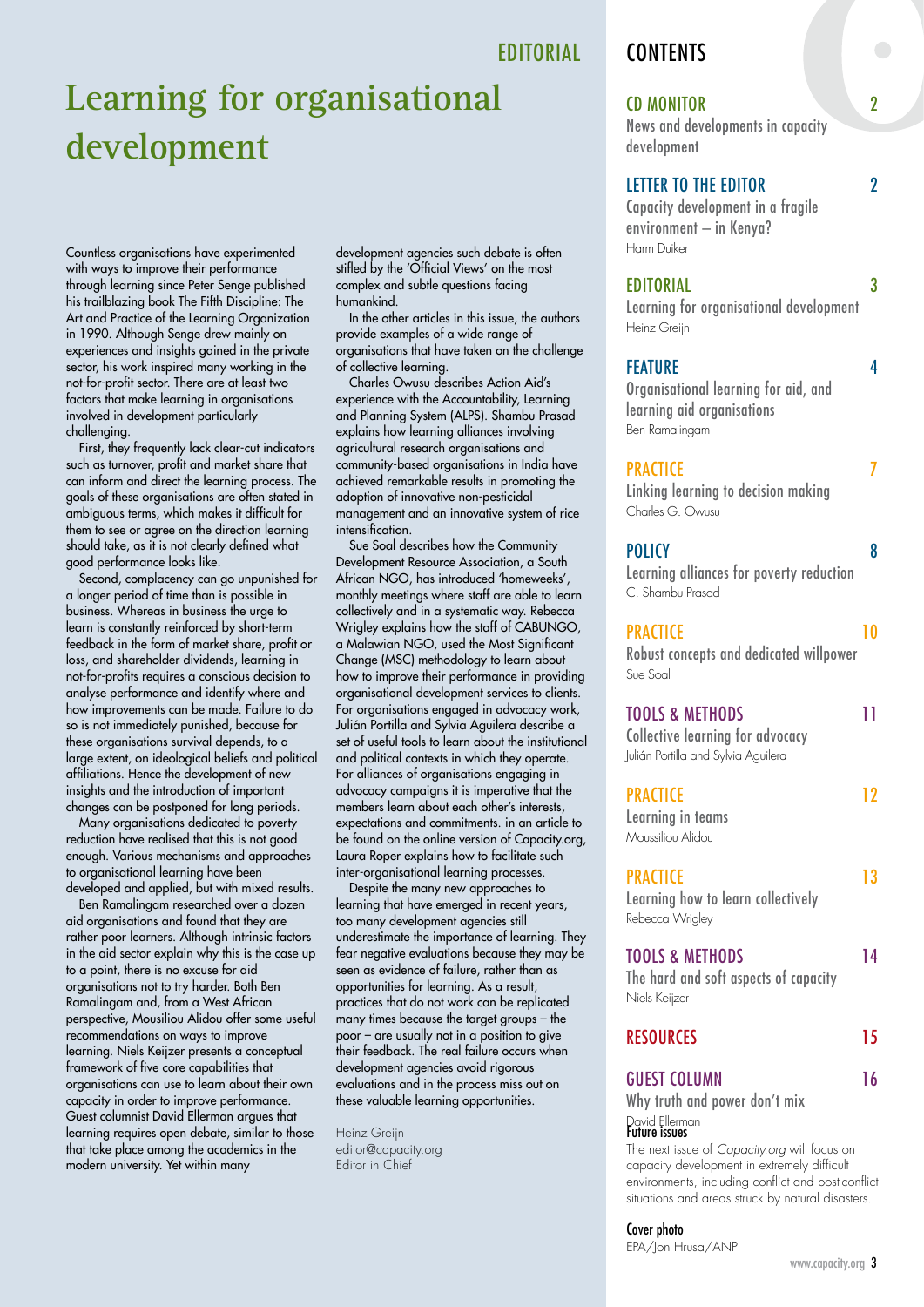# **Organisational learning for aid, and learning aid organisations**



Ben Ramalingam b.ramalingam@alnap.org Active Learning Network for Accountability and Performance in Humanitarian Action (ALNAP), London

In n their efforts to promote organisational learning, many aid agencies have embraced learning, many aid agencies have embraced two influential approaches – the learning loops model of Chris Argyris and Donald Schön, and the learning organisation model of Peter Senge. Here I draw on the findings of research undertaken by the Active Learning Network for Accountability and Performance (ALNAP) and the Overseas Development Institute (ODI), which illustrate some of the problems aid organisations face in applying these approaches. Based on these findings, I suggest two reasons why learning in aid agencies has proved so problematic, and what we might be able to do about it.

# Single-, double- and triple-loop learning

According to Argyris and Schön, organisational learning can be characterised in terms of a three-level evolutionary model consisting of *single-, double- and triple-loop learning:*

• *Single-loop learning* is undertaken in line with explicit practices, policies and norms of behaviour. Learning involves detecting and correcting deviations and variances from these standards.

• *Double-loop learning* involves reflection on the appropriateness of underlying practices, policies and norms. This approach addresses the basic aspects of an organisation, such that the same things are not done in response to changing contexts.

• *Triple-loop learning* represents the highest form of organisational self-examination. It involves questioning the entire rationale of an organisation, and can lead to radical transformations in internal structure, culture and practices, as well as in the external context.

In most aid agencies single-loop learning happens at individual and group levels. However, evidence suggests that this is

Although many aid agencies claim to be learning organisations, a recent review found that they still need to address some major challenges, especially at field level. Ben Ramalingam asks why this is the case, and what aid agencies can do to learn more effectively.

usually in an informal and ad hoc manner. In my research on knowledge and learning practices in the development sector, all the organisations studied saw value in informal learning, specifically in small acts of informal knowledge sharing and daily reflection. But there was no clear sense that such activities were actively supported by, or even related to, organisational learning strategies, even though they were generally regarded as key.

For many aid agencies, *formalised* singleloop learning, as promoted in organisational learning strategies, is problematic. My research found that even in organisations where learning is central to the overall mission, systematic learning-based approaches are not widely accepted and applied. Formal learning is frequently seen as a non-essential support function – one, moreover, that is dominated by training and technology.

Consider, for example, the 'after action review', a popular facilitated learning process adopted from the US Army. Experiences with this simple tool suggest that it is often applied ineffectively in aid organisations. In one extreme case, the simple notion of a regular, blame-free group reflection process became a 'lessons learned' box in an electronic form to be filled out by individual managers at the end of a project. Such stories are not unusual. Rather than identify specific processes for organisational and group reflection, there is a tendency to point to information systems and documents as the 'end products' of learning initiatives, despite the widely held view that

information is simply part of the overall organisational learning picture. Only a small minority of organisations I have encountered focused their efforts on human dimensions of knowledge and learning. This can lead to mistakes being repeated, time and time again.

Double-loop learning – questioning practices, norms and policies – is actually in *direct conflict* with the immediacy of ongoing organisational processes. Emerging cultures of learning and innovation frequently overwhelm existing cultures of compliance. In part this is due to entrenched power inequalities, meaning that mistakes cannot be admitted to those who provide resources, whether they are institutional donors, international NGOs or UN agencies. When mistakes are not admitted, lessons clearly cannot be learned.

External relations also have particular implications for adjusting underlying norms, policies and objectives – especially between donors and implementing agencies. There is evidence to suggest that decision-making processes in aid agencies involve establishing common 'narratives' that fit the priorities of the agency and donor alike. From David Ellerman's perspective, such a relationship can be seen as an example of mutually supportive 'Official Truths'. Given the potential organisational interests of both parties in the acceptance of one shared Official Truth over another, this can, and does, lead to imperfect analysis and inappropriate responses.

Such relationships risk circularity, whereby



Single-, double- and triple-loop learning (adapted from Argyris and Schön,1978)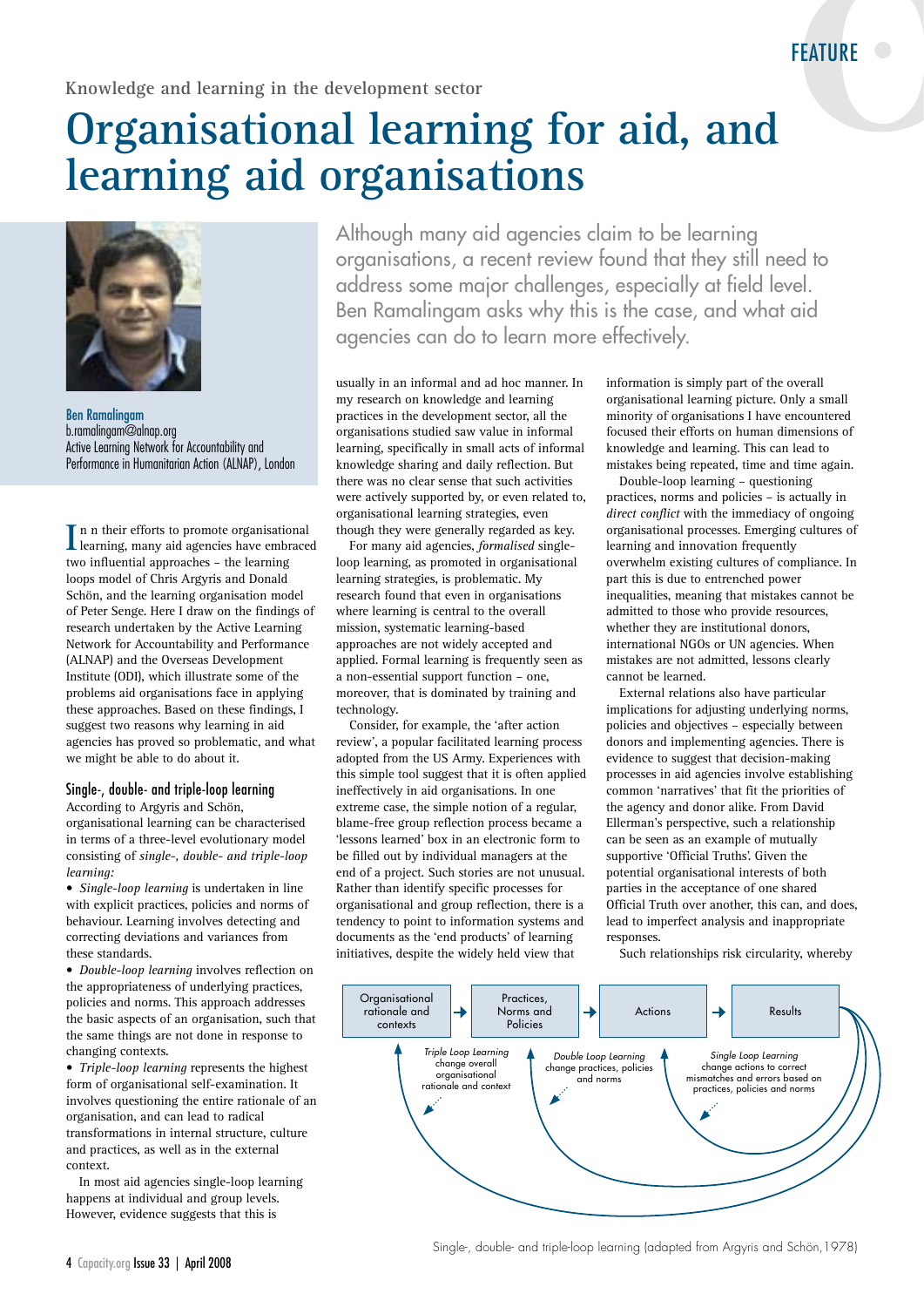# FEATURE



The five disciplines (adapted from Senge, 1990)

aid problems are 'constructed' and 'solved' in ways that may bear little relation to actual needs. This makes it difficult to determine what 'really' works in practice, and therefore constrains double-loop learning. If mutually supporting Official Truths dominate no matter what aid organisations do, then even singleloop learning may be problematic. The risk would be that they primarily work to ensure that resource-providing relationships are not affected, and that the continuity of the organisations is not threatened.

There is some indication of a degree of triple-loop learning in aid organisations, given the frequency with which new leaders are recruited, and new strategies are launched. However, this does not appear to be particularly successful in achieving

transformation. As one commentator put it, no matter what the situation, you can always predict which agencies will do what, when and how. Such predictability suggests that the deeper commitments to change called for by the concept of triple-loop learning are unlikely to be present internally within the majority of aid agencies.

#### The learning organisation

Building on the work of Argyris and Schön, Peter Senge outlined his vision of a learning organisation as an adaptive entity that is responsive to past errors and able to transform itself continually. To achieve this rarefied status, an organisation needs to apply five interrelated disciplines, as outlined in the figure below.

It is useful to consider these five disciplines in the context of the operational work of international agencies in the field. Effective international action is in large part dependent on the ability of operational staff to manage and implement programmes and projects. Therefore, the operational level *should* be where much of the learning that is crucial to the success of international action takes place, and where critical improvements are made. To test whether this is so, in 2004 ALNAP carried out a review of field-level learning among humanitarian aid agencies. The findings highlighted some of the fundamental issues these agencies need to address in applying the five disciplines of the learning organisation approach. These are summarised in the table below.

According to Senge, these disciplines have a 'synergy', such that organisational learning cannot thrive unless all five are present. Given this, and on the basis of the ALNAP findings, few international agencies can legitimately claim to be learning organisations at the operational level. This carries serious implications for the effectiveness of aid agencies. At least part of the problem is that the preferred learning mode of operational staff – which is profoundly social, and based largely on tacit knowledge – is not matched by formal learning approaches, which tend to focus on classroom training, information strategies and guidelines.

| Learning organisations - the ideal and the reality in the field                                                                                                        |                                                                                                                                                                                                                                                                                                                                                              |  |
|------------------------------------------------------------------------------------------------------------------------------------------------------------------------|--------------------------------------------------------------------------------------------------------------------------------------------------------------------------------------------------------------------------------------------------------------------------------------------------------------------------------------------------------------|--|
| The ideal                                                                                                                                                              | The reality                                                                                                                                                                                                                                                                                                                                                  |  |
| Discipline 1:<br>Personal mastery - individual growth<br>and learning                                                                                                  | Operational staff feel undervalued by the organisation; there are few individual incentives<br>for learning.<br>National staff and local actors are important sources of local knowledge and vital for<br>learning, but are often excluded from learning efforts.<br>Southern knowledge is incorporated ad hoc at the tactical, rather than strategic level. |  |
| Discipline 2:<br>Mental models - explicit articulation of<br>tacit knowledge (ingrained assumptions)<br>about the organisation and how it works<br>in the wider world  | Tacit knowledge is all-important at field level, with field staff showing a bias towards<br>informal learning and social networking.<br>Explicit knowledge is seldom in the right form or in the right place at the right time - it is<br>always in catch-up mode.                                                                                           |  |
| Discipline 3:<br>Shared vision and consensus inspiring<br>and motivating staff                                                                                         | The aid sector lacks clarity and consensus about objectives, responsibilities, relationships<br>and outcomes at all levels. This carries through to the reference points and frameworks<br>necessary for understanding and assessing performance, and can diminish staff motivation<br>for learning.                                                         |  |
| Discipline 4:<br>Team-based mastery - learning through<br>improved communication, and openness<br>to creative thinking through reflective<br>conversation and dialogue | There is inadequate support for management and leadership in the field. High staff turnover<br>and inadequate procedures result in constantly changing teams.<br>Continual demands from head office for information 'from the field' create tensions that<br>make learning difficult in many organisations.                                                  |  |
| Discipline 5:<br>Systems thinking - focusing on<br>interrelationships between parts of an<br>organisation                                                              | The learning cycle of reflection before, during and after activities is poorly developed and<br>unsupported at field level, which creates problems for systems-based approaches.<br>Most aid agencies make no attempt to learn from recipient populations - a fundamental<br>omission.                                                                       |  |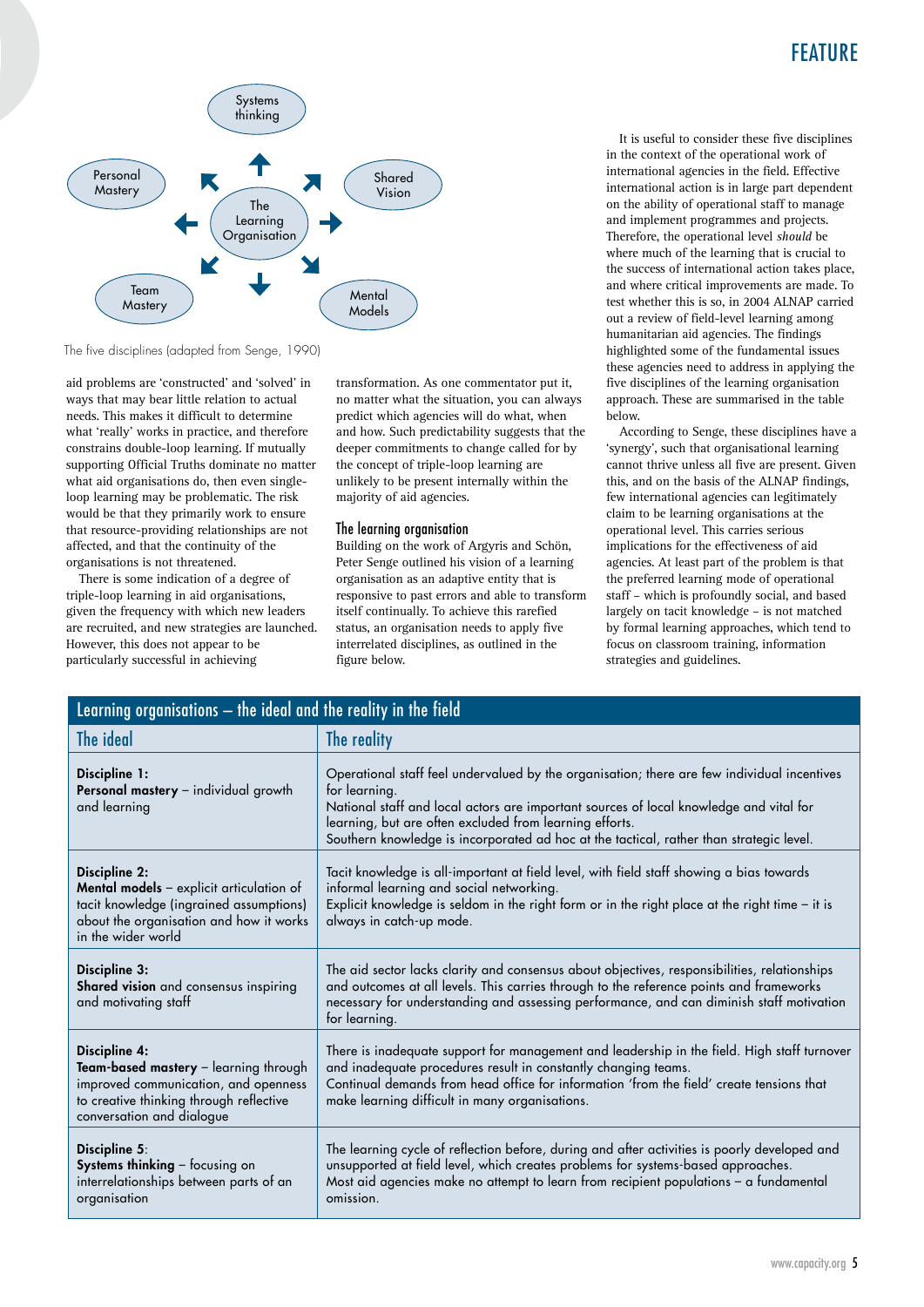# FEATURE

#### The way forward

What can we conclude from the above? Organisational learning in the aid sector is fraught with problems, whether we are talking about single-, double- or triple-loop learning. Moreover, at the operational level, where much learning that is critical to aid work should be happening, we are witnessing an inability to put in place the disciplines and capacities required to become a learning organisation. Problems exist at the aid sector level in general, at the level of individual organisations, and at the level of specific tools.

Why is there such an apparent gulf between the ideal of organisational learning and the reality of aid organisations? I suggest that there are two underlying reasons.

First, the models and approaches borrowed from other contexts have proved less than relevant, and even inappropriate, for aid work. To understand why, a comparison with the private sector may provide some insight. In the corporate sector, where many of the influential approaches to learning originated, the purpose of organisational learning is clear – to build profitability and competitive advantage in the global marketplace.

The aid sector arguably lacks clarity, coherence and consensus relative to the tight integration of the corporate mission. This lack of clarity plays out in terms of goals, objectives, responsibilities, relationships and outcomes, and at the individual, team, organisational and inter-organisational levels. It blurs the reference points and frameworks necessary for understanding and assessing effective performance, which in turn limits the scope for learning. As a result, the aid sector has been, at best, only partially successful in effectively applying the models of organisational learning from the corporate sector. Yet these 'external truths' have continued to play a substantial role in shaping thinking.

Given the above, I think learning initiatives could be further strengthened by paying more attention to 'home-grown' approaches to learning. This means that we accept that learning is not best arrived at through 'external truths', but through the approaches that have emerged from the experiences of people who have lived and breathed the

complex realities and multiple perspectives that aid organisations face on a daily basis. It means taking greater pride and working harder to develop and disseminate those approaches to learning that have emerged from within the aid sector itself. Some of these are well established, such as participatory approaches; growing in use, such as the Most Significant Change (highlighted on page 13 of this issue) and Outcome Mapping approaches; or they are emerging, such as the framework presented by Niels Keijzer (page 14). It also means applying learning approaches to new areas such as advocacy, and identifying the new challenges that emerge (page 11). Finally, it means not applying incoming ideas blindly, but challenging their assumptions and testing their relevance, and by doing so arriving at new and more considered ways of learning to deal with development problems.

Second, efforts to promote learning within aid organisations have underestimated the complexity of aid, leading to unrealistic expectations about what learning can achieve. As David Ellerman argues, aid organisations are attempting to address the most complex but ill-defined questions facing humanity, and in many different settings. In working towards change and improving the lives of poor people, aid agencies are dealing with huge numbers of interacting problems, factors and actors. There are inevitably degrees of noncomparability across, and unpredictability within, these complex systems.

The assumption that ideas can be transferred as 'best practice' from one place to another has driven much organisational learning. Rather than scanning globally and *reinventing* locally, as Joseph Stiglitz famously suggested, most learning initiatives in the development sector have tried to scan globally and *apply* locally. This 'pipeline' approach to learning seriously underestimates the complexity of aid work.

Therefore, best practice needs to be replaced with good principles that can provide the context for local reinvention, inspired by global learning. Some argue that this implies that aid agencies should abandon prescriptive, goal-oriented decision making and prediction about future states. This doesn't mean a laissez *faire* approach to



learning – quite the opposite. The most appropriate way to bring lessons from one context to another may be, as Patrick Breslin suggests, for 'development workers to become facilitators … enabling representatives of different communities … to see *first hand* what in the successful project they would wish to replicate'. Another way to support local reinvention, Nour-Eddine Sellamna proposes, is for agencies to focus on 'understanding the dynamics of change and promoting a collective learning framework through which concerned stakeholders can constantly, through dialogue, express their respective interests and reach consensus'. Home grownapproaches may prove useful here too.

In closing, I would like to quote an old Chinese saying, 'learning is like rowing upstream: not to advance is to drop back'. The articles in this issue – grounded as they are in the complex, diverse and human realities faced by aid agencies – are useful. We may not yet see effective learning aid organisations. We may not yet be good at organisational learning for aid. But in our efforts to learn how to learn, and to engage with the complexity of learning, we are certainly moving upstream. <

#### Further reading

- ALNAP (2004) ALNAP Review of Humanitarian Action in 2003: Field Level Learning. Active Learning Network for Accountability and Performance (ALNAP). www.odi.org.uk/alnap
- C. Argyris and D. Schön (1978) Organizational Learning: A Theory of Action Perspective. McGraw-Hill.
- P. Breslin (2004) Thinking outside Newton's box: Metaphors for grassroots development, Grassroots Development, 25(1): 1–9.
- J. Darcy and C.-A. Hoffman (2003) According to Need? Needs Assessment and Decision-making in the Humanitarian Sector, HPG Report 15, ODI. www.odi.org.uk/hpg/assessing2.html
- D. Ellerman (2005) Helping People Help Themselves: From the World Bank to an Alternative Philosophy of Development Assistance. University of Michigan Press.
- A. Krohwinkel-Karlsson (2007) Knowledge and Learning in Aid Organizations. SADEV Working Paper 2007:1. www.sadev.se/ Uploads/Files/116.pdf
- C. McNamara (2005) Field Guide to Consulting and Organizational Development with Nonprofits: Collaborative and Systems Approach to Performance, Change and Learning, Authenticity Consulting. www. managementhelp.org/misc/learning-types-loops.pdf
- B. Ramalingam et al. (2008) Exploring the Science of Complexity: Ideas and Implications for Development and Humanitarian Efforts, Working Paper 285, ODI. www.odi.org.uk/publications/working\_ papers/WP285.pdf
- N.-E. Sellamna (1999) Relativism in Agricultural R&D: Is Participation a Post-modern Concept? Working Paper 119, ODI. www.odi.org.uk/Publications/working\_papers/wp119.pdf
- P. Senge (1990) The Fifth Discipline: The Art and Practice of the Learning Organization. Doubleday.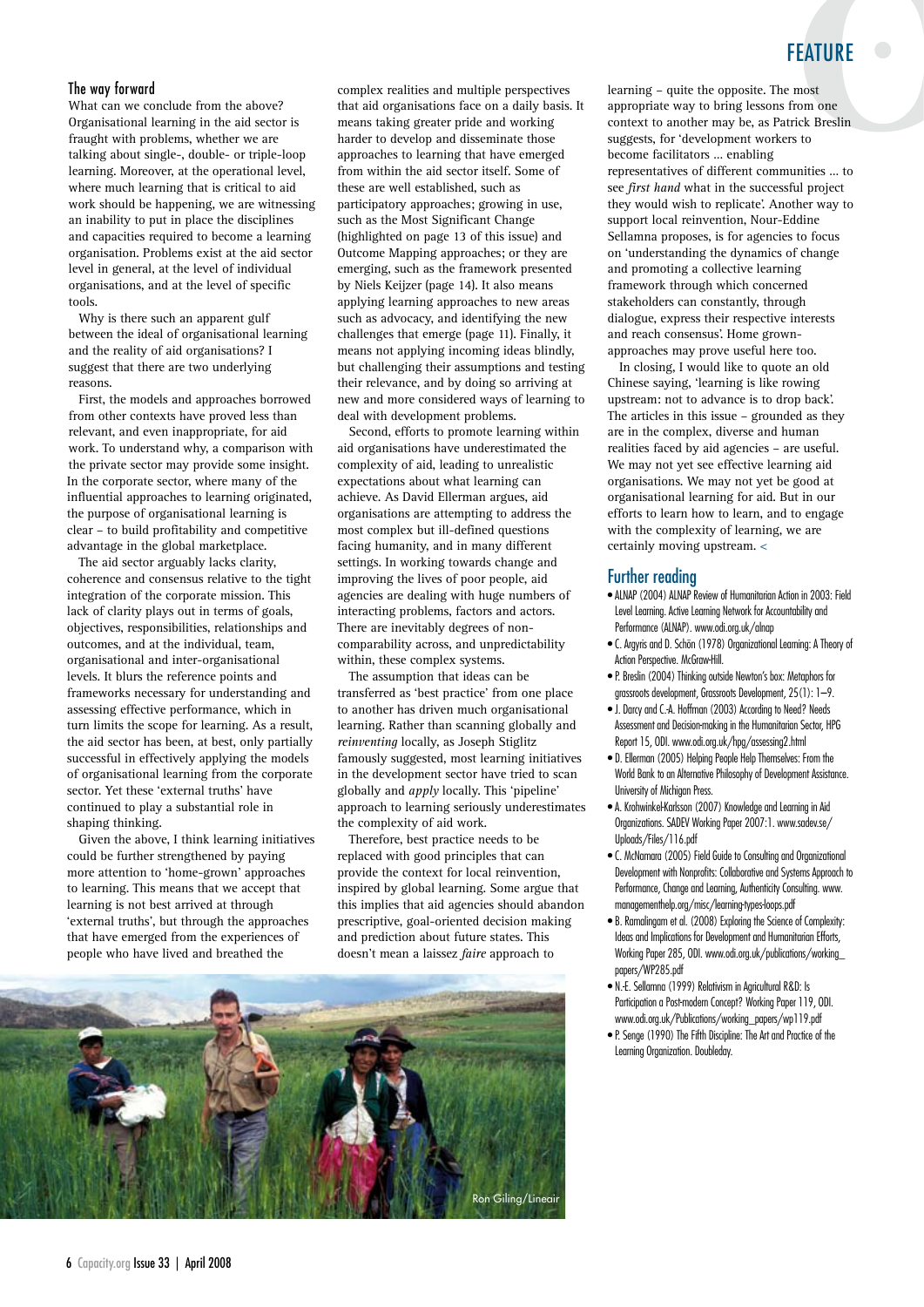**Action Aid's Accountability, Learning and Planning System**

# **Linking learning to decision making**

In many aid agencies the rhetoric of learning is rarely matched in practice. Charles Owusu describes the efforts of ActionAid to make systems and structures part of the solution to becoming a learning organisation, rather than part of the problem.

In a major effort to create space and time<br>for learning and to reform power for learning and to reform power relationships, ActionAid, an international NGO, introduced the Accountability, Learning and Planning System (ALPS). Key elements of ALPS include annual participatory review and reflection processes at all levels, involving multiple stakeholders; greater downward accountability, with more transparent budgets; and the use of locally appropriate language in the forms used for reporting.

ActionAid's struggle to implement ALPS illustrates many of the challenges faced by aid agencies in trying to become learning organisations.

First, ActionAid established annual review and reflection processes at all levels, and across functions, in order to learn from achievements and failures and to improve the quality of programmes. Once the process was institutionalised, however, it was realised that achieving honest dialogue among stakeholders about ActionAid's work required more than just 'space and time' for reflection. In particular, the finance director needed to find ways to integrate financial systems with programme planning and review cycles, so that the review process would directly influence planning and budgeting. This would ensure that learning would be fed back into planning, which in turn would lead to greater transparency in financial reporting at all levels.

It was therefore necessary to simplify the financial reporting schedules and templates used at local levels, so that the information could be easily understood and discussed with community groups. A new and simpler coding system was introduced. An information disclosure policy was introduced to improve transparency by compelling staff to share financial information. Headquarters decided not to require formal country reports, and to allow staff more time to interact with communities. Reporting forms were redesigned, with locally appropriate language; this last element represented a radical shift, and generated much debate.

One of the most difficult challenges that ActionAid had to address concerned the power dynamics vis-à-vis its partners. Most partners feared a backlash if they went too far in their criticism. Because of its power,

ActionAid was aware of the inherent tension when it tried to ask communities and partners to 'open up' in honest dialogue, and to provide feedback and criticism of its work. Decision-making authority was thus shifted closer to the point of action.

Within ActionAid itself, it was recognised that there was a need for decentralisation, regionalisation and devolution of authority, as well as for greater coordination among key functions. Yet the pressure to demonstrate change, and to respond to linear thinking about impacts, the rigid adherence to 'measurable indicators' was in direct contradiction with the learning agenda ActionAid was trying to promote.

A number of factors did much to constrain the learning process. These included the procedures associated with the log-frame approach and the hierarchical culture it fosters, reinforced by disbursement pressures. Another was the priority given to meeting (often unrealistic) targets rather than learning. Yet another was the unrelenting pressure to demonstrate impacts, even though in some contexts learning would have been more appropriate as a yardstick for judging success.

Consistent management support All of these challenges did not deter ActionAid's management, who enforced ALPS from the top with clear principles and directives. For an organisation that prided itself on its preference for a bottom-up approach, this was somewhat at odds with its philosophy. Most important, management made it clear that it was willing to listen to suggestions, and to review and update any constraining structures, systems, procedures or policies. For example, the impact assessment unit was moved from programmes and made to report directly to the chief executive officer, thus linking learning outcomes to top-level decision making.

Gradually, a feeling of 'failing forward' towards a culture in which failures could be honestly reported began to emerge. The country teams began to organise 'learning events' to highlight the 'tensions and dilemmas' of ALPS. The field teams received support for documentation and research, and budgets were allocated for publications. The management gave feedback and responded promptly to recommendations from the field



Charles G. Owusu cowusu@ccfusa.org Christian Children's Fund (CCF-USA), Richmond, VA, USA

teams. Where necessary, heads of department were free to propose or introduce new structures or systems, so long as they enhanced learning.

As more senior staff visited the field, more varied interpretations of progress, success and failure began to emerge. New mindsets developed and old biases began to change. Ultimately, it has been the willingness of the leadership to review and address the constraints inherent in structures, cultures and systems that hold the promise for doubleloop learning within ActionAid, even though this does not mean that everything will change overnight. <

### **Links**

• ActionAid's Accountability Learning and Planning System (ALPS): www. actionaid.org.uk/1417/global\_review.html

The author was involved in piloting Action Aid's Accountability, Learning and Planning System (ALPS). He is now working with CCF-USA on its new Planning, Accountability and Learning System (PALS).



The participatory review process, Bangladesh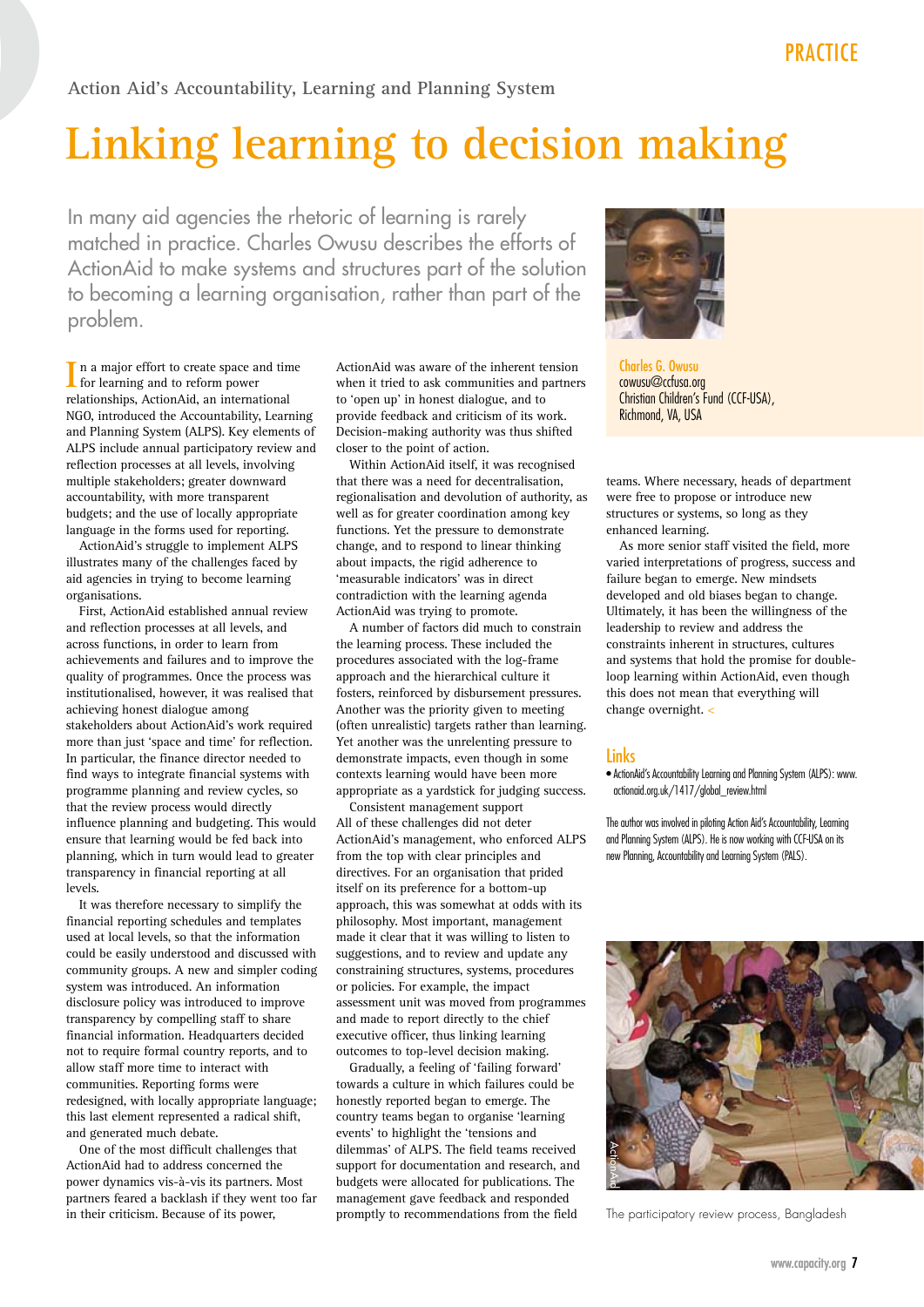# **Learning alliances for poverty reduction**



C. Shambu Prasad shambu@ximb.ac.in Xavier Institute of Management, Bhubaneswar, India

**M** ost agricultural research and<br>development (R&D) institutions have been shaped by traditional approaches to technology transfer, in which farmers, extension agencies and civil society organisations passively accept the technologies delivered by researchers. These linear approaches of the 'Green Revolution' were based on the objective of increasing food supplies in resource-rich regions, using improved crop varieties that require increased external inputs.

This high-input model is now facing serious challenges due to its unsustainable use of resources, the pressure on the environment, and its inability to address the needs of small farmers. The rising costs of farm inputs and the falling prices of some agricultural produce have increased income inequalities, and have added to the burden of impacts on rural communities.

Coping with these changes will require much more than increased investment in agricultural R&D. The large research institutions need to realise that they are just one part of an interconnected system. Unlike in the past, they are neither the sole sources of knowledge, nor can they claim to have all the answers to the problem of how to reduce poverty. If they are to be effective, they will have to become less isolated, more interconnected and more responsive to small farmers.

#### Farmers first

In recent years a group of interdisciplinary researchers has been engaged in a process of critical thinking about impact assessment techniques, 'farmer first' approaches to agricultural research, and a systems view of innovation. Under an initiative known as the Institutional Learning and Change (ILAC), the participants believe that collaborative research programmes could play a key role in pro-poor

Agriculture is back on the international agenda, and is the subject of the most recent World Development Report. Yet learning is still regarded as something largely for farmers, ignoring the need for learning among institutions, including agricultural research centres.

innovation. First, however, organisations need to develop their capacity for learning, and to transform the patterns of interaction with other actors in the system. This is possible through action research and action learning.

The ILAC team has captured many stories of change at major research centres such as the International Crop Research Institute for Semi-Arid Tropics (ICRISAT). These 'innovation histories' often show that when researchers adopt a more open approach and are willing to learn together with nonresearchers, they are able to increase the uptake and impact of their research. For decades research was stuck in a paradigm of one-way technology transfer, with limited uptake by farmers. The ILAC initiative has led to new approaches and tools that are now being used to move agricultural research towards pro-poor innovation. One of these approaches has involved the creation of learning alliances.

#### Learning alliances in practice

The learning alliance approach emphasises the processes of innovation, and involves

collective learning by research organisations, donor agencies, policy makers, civil society organisations and even private businesses. The alliances enable participants to learn across organisational and geographical boundaries, and provide vehicles for collaboration and sharing knowledge about approaches, methods and policies that work, and those that do not. By improving the flows of information and knowledge, these multistakeholder platforms help to speed up the process of identifying and developing innovations, and ensuring their adoption by farmers.

POLICY

#### Non-pesticidal management

One of these learning alliances is working to reduce the amounts of pesticides used by farmers in Andhra Pradesh, India. The alliance members include a parastatal agency, the Society for Elimination of Rural Poverty, various community-based organisations and a network of NGOs. The alliance grew out of informal collaborations between research centres and civil society organisations to explore innovative practices such as lighting

#### Institutional learning and change

Current methods of impact assessment assume that there is a direct causal link between research and impact, and that this can be measured. Yet many studies have shown that impact assessments are ineffective in enabling decision makers to plan for change, and fail to recognise that the *way* research is carried out influences its impacts on rural livelihoods. In response, the Institutional Learning and Change (ILAC) initiative focuses on three inter-related elements:

- *Institutions:* Agricultural innovation takes place within systems with multiple actors at different levels, with different norms and rules governing their interactions.
- *Experiential learning:* involves analysing and understanding the work we do, and regards learning as a social process of reflection and analysis.
- *Change:* This involves ensuring that lessons learned are used to improve both ongoing and future programmes.

To understand the complexity of change, the ILAC team compiled a series of case studies of research centres that have adopted alternative approaches, such as facilitating participatory decision making, establishing learning alliances or promoting new evaluation techniques. The case studies have been published in a series of ILAC Briefs (www.cgiar-ilac.org).

The ILAC initiative combines action research and action learning to foster knowledge production, capacity development and behavioural change. ILAC builds on the idea that learning organisations are able to embrace experimentation, and tolerate risks and ambiguity. They are also willing to work with partners to reach a shared understanding, and to work towards participatory decision making.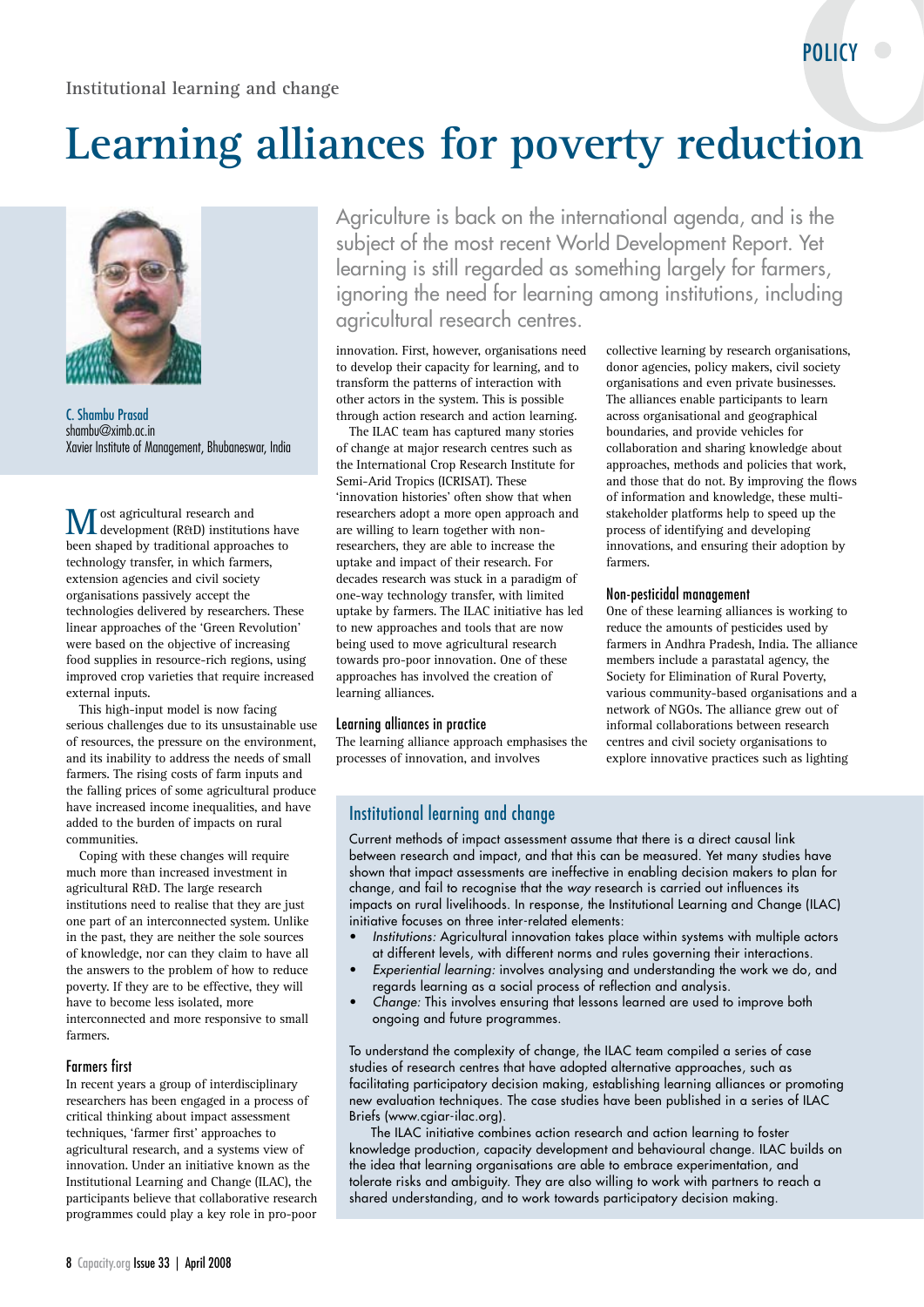bonfires to deal with insect pests. Through a collective learning process, the alliance developed a new system of non-pesticidal management (NPM) practices for a wide range of crops.

In 2002 the Centre for World Solidarity (CWS), an NGO based in Hyderabad, began to disseminate information about the system via its network of partners. Few farmers in the region use formal extension services, but in less than four years, the NPM system had been adopted by 100,000 farmers in 1500 villages. The programme has been a remarkable success. Many farming communities have now completely eliminated the use of pesticides.

The learning alliance also provided a platform for scaling up the use of the system as an alternative to the input-intensive practices that were likely to fail. The alliance has therefore helped not only to reduce environmental stress, but also to open up new markets for the region's organic produce, both local and international, thus increasing the incomes of many small farmers. Most important, much of the alliance's success has been due to women who took the lead in what is arguably one of the world's largest ecological farming projects. As the collective learning has continued, the alliance has helped farmers move away from technologybased methods of pest management, and to adopt a broader approach known as community-managed sustainable agriculture. The Centre for Sustainable Agriculture (CSA), an NGO that grew out of CWS, has also adopted the principle of collective learning, and intends to create new institutional platforms and learning alliances to scale up the approach and transform agricultural practices throughout the state.

The NPM alliance is working to improve the livelihoods of small farmers, tenants and farm workers using local resources. It is managed by community organisations using novel extension mechanisms and farmers as resource persons. The CSA, through its partners, provides technical support and training, and takes the lead in bringing together stakeholders at various levels. Buoyed by its success, the NPM alliance has sought and received policy support to extend the community-managed sustainable agriculture approach to 1 million farmers in Andhra Pradesh in the next four years.

#### System of rice intensification

Learning alliances may also be facilitated by outside agencies, such as when the various members have different ideas about the process of innovation, and bringing them together could lead to conflict. In Orissa, a poor state in eastern India, the Xavier Institute of Management was able to apply its understanding of innovation systems to facilitate a new learning alliance to promote a new way of growing rice. Known as the system of rice intensification (SRI), this is an interesting agro-ecological innovation that was developed in Madagascar and is now in

use in 30 countries. Unlike conventional methods of raising productivity through genetic improvement and increasing inputs, SRI relies on providing an enabling environment for the rice plant to express itself fully. The system involves a combination of several principles, including the use of organic inputs, alternate wetting and drying, increased spacing between plants, and transplanting the plants while they are young. Although the method has been successful among farmers across the world, it has met with resistance from rice research organisations.

An earlier study of SRI had found that actors such as government departments and civil society organisations elsewhere in India were working independently, and sometimes in adversarial ways. Recognising these institutional pitfalls in a complex environment where none of the actors had complete information or access to resources, the Xavier Institute organised a workshop for dialogue on SRI at the state level. The workshop did not focus only on formal knowledge, and so provided an atmosphere in which farmers and NGOs felt able to contribute, and agriculture department officials were willing to learn from others.

The trust built by the alliance, and its ability to link isolated success stories, have led to greater policy support for SRI in Orissa state. One large private donor has chosen Orissa as one of the states for testing ways to improve productivity in rainfed rice-growing areas, and the government of India has provided support through its National Food Security Mission for the state. All of this has happened due to the new approach of working together, rather than just the large numbers in the field. The open sharing of results has helped to improve accountability, and the various actors have repositioned themselves to explore possible synergies with others. The experience has encouraged other Indian states to create similar learning alliances. Thus Orissa, a late starter in SRI technologically, has provided the institutional lead for the rest of the country.

#### Open communication

The success of the learning alliance approach is based on the ability of the facilitating organisations to open up channels of communication between diverse partners. In particular, organisations with experience in designing and testing analytical tools and methods can facilitate *collective learning* within and between organisations. Not all of these need to be formal, novel institutional mechanisms. The SRI alliance organises experience-sharing workshops, for example, which ensure the much faster spread of ideas than is possible using conventional extension methods.

In the case of the NPM learning alliance, the Centre for Sustainable Agriculture has only 15 staff members but has been able to scale up the NPM approach through its network of grassroots organisations. Donor



Promoting farmer innovation in India

agencies can often play an important role by being active members of a learning alliance. One donor, for example, facilitated a popular SRI internet group in India, and invited all its partners to participate, as well as many other actors involved in promoting SRI across the country. The learning alliance concept will continue to evolve in various sectors as the participants gain experience in how best they can be facilitated, and in managing the new expectations that they are creating.

Learning together often pushes existing institutional arrangements to become more open. The results can be surprising, sometimes leading to reversals of traditional roles – extension agencies and civil society organisations doing research, and research institutions repositioning themselves as knowledge brokers. They could lead to new learning laboratories and platforms where researchers can learn, reflect and report even if they do not have all the answers. This can lead to new knowledge emerging from healthier and more equal interactions among hitherto powerful scientific hierarchies. All of these changes are to be welcomed if we are serious about addressing the complex challenges facing the 'bottom billion' in the future. <

#### Further reading

• *Institutional Learning and Change (ILAC) initiative: www.cgiar-ilac.org* 

• *M. Lundy and M.V. Gottret (2005) Learning Alliances: An Approach for Building Multi-stakeholder Innovation Systems. IDRC. www.idrc. org.sg/es/ev-104473-201-1-DO\_TOPIC.html* 

• *C. Shambu Prasad, K. Beumer and D. Mohanty (2007) Towards a Learning Alliance: SRI in Orissa. Xavier Institute of Management/WWF Dialogue project. India. www.wassan.org/sri/documents/SRI\_in\_ Orissa.pdf* 

• *L. Watts and D. Horton (2007) Institutional Learning and Change: An initiative to promote greater impact through agricultural research for poverty alleviation. Paper presented at the workshop 'Farmer First Revisited: Farmer Participatory R&D 20 Years On', IDS. www.future*agricultures.org/farmerfirst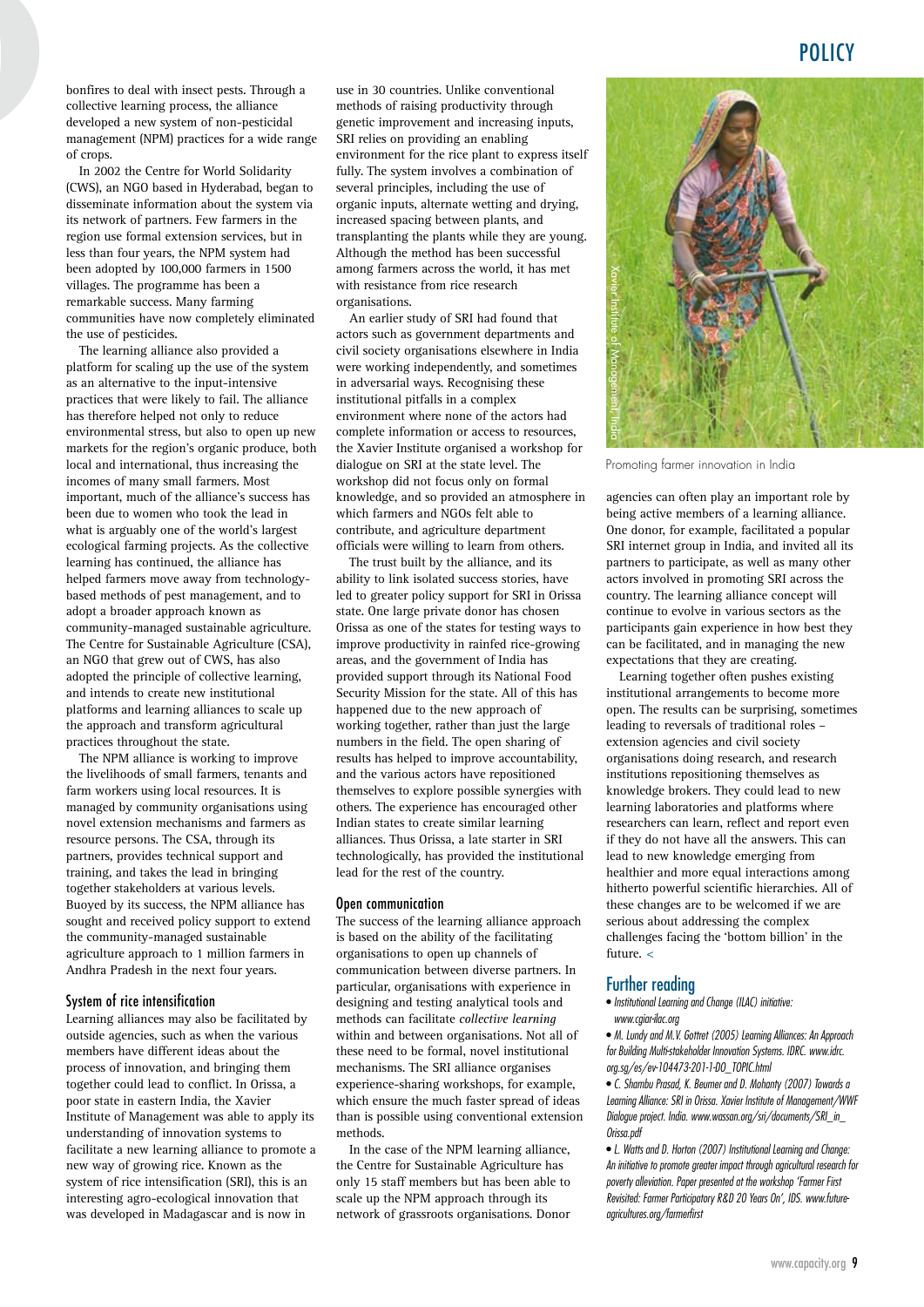# **Robust concepts and dedicated willpower**



Sue Soal Community Development Resource Association (CDRA), Cape Town, South Africa

rganisational learning should be an integral and continuing aspect of development work. At the Community Development Resource Association (CDRA) we are trying, through our work in the field and internal learning and evaluation, to contribute to the development of our own practice and assisting others, both clients and colleagues, to do the same. We do this is through regular 'homeweeks', when we perform all of our organisational strategising, maintenance and integrating activities. At the heart of the homeweek is space for practitioners to share with each other and learn from practice.

Homeweek activities can vary. Sometimes we carry out a complete review of practices, which are written up in reports that are tabled and processed collectively. At other times, we focus and report on an issue in the broader environment, in the field, or in our strategy. Our planning and evaluation cycles very often begin with these reports. At other times, one or two practitioners will present a case from the field for the whole team to work on. Programmes can also be reviewed and designed during homeweeks or the time used to provide individual supervision. We may invite visitors to share their perspectives with us, and in our book club, we share useful articles and books. These sessions are extremely valuable and are not run as staff perks, or as a holiday from 'real' work in the field.

During the homeweeks we also take care of business. We discuss requests and initiatives and assign responsibility to individuals. These meetings are also useful for picking up new trends and collectively considering our commitments. The debates about what work we do, what requests we pursue or decline serve as a vital, constantly renewing connection to the values and mission of the organisation.

In homeweeks, a melting pot is created, where individuals share their experiences. which are then actively forged into something else, something organisational.

The Community Development Resource Association is a South African NGO that serves social development and civil society initiatives around the world. Sue Soal describes CDRA's approach to organisational learning.

#### Five elements of learning

Five elements characterise our approach to organisational learning.

The first element is space, and the determination to make *space*, hold it and use it. Not all organisations and practices need one week each month. Many meet for a few days every quarter or perhaps just one day a month. The point is that learning only happens with dedicated space. It is a distinct activity in its own right.

Second is *rhythm*. Learning is best done when there is experience to learn from. Just as experience is constantly changing and accumulating, so learning should be continuous too – a steady presence that keeps pace conceptually with the ongoing emergence of practice.

Creating any new culture and discipline requires practice, persistence and adaptation. To get through the early stages, especially, a *champion* is needed. Responsibility for ensuring that learning happens cannot be delegated to people who do not have the authority to make it happen. These processes demand huge investments, with important strategic and operational implications. If the leader is not behind them, they are unlikely to work.

The fourth element is *approach*. For us, the primary value is on learning from experience, collectively. This means rendering that experience transparent. The 'inputs' that this requires are also the 'outputs' – trust, confidentiality, warmth, respect, and listening without judgement.

Working meaningfully with these qualities requires a rigorous method, which is sometimes belied by the ease and informality of our meetings.

In our internal processes we use multiple methods which in turn have multiple purposes. In CDRA, peer supervision, strategising, accountability, information generation and team building all happen through our learning processes. The trust and mutual understanding built up during these learning processes generates a robustness that carries over to other meetings, where more direction, discrimination and judgement are required. It seems that doing business is far easier when the relationships and the values between people are clear.

Finally, there is the shared sense of *collegiality* that the homeweeks create. Our sense of accomplishment or failure comes from the extent to which what we do is in keeping with the requirements of the practice we are building. Our colleagues mediate our relationship to that practice, but they do not control it. When we are learning together in our homeweeks, we are building that practice. <

#### Further reading

- Community Development Resource Association (CDRA): www.cdra. org.za
- This article is adapted from Sue Soal (2007) *Towards 'better evaluation': An account of one internal practice*. Keynote address to the Australasian Evaluation Society (AES) Conference, Melbourne, September 2007.

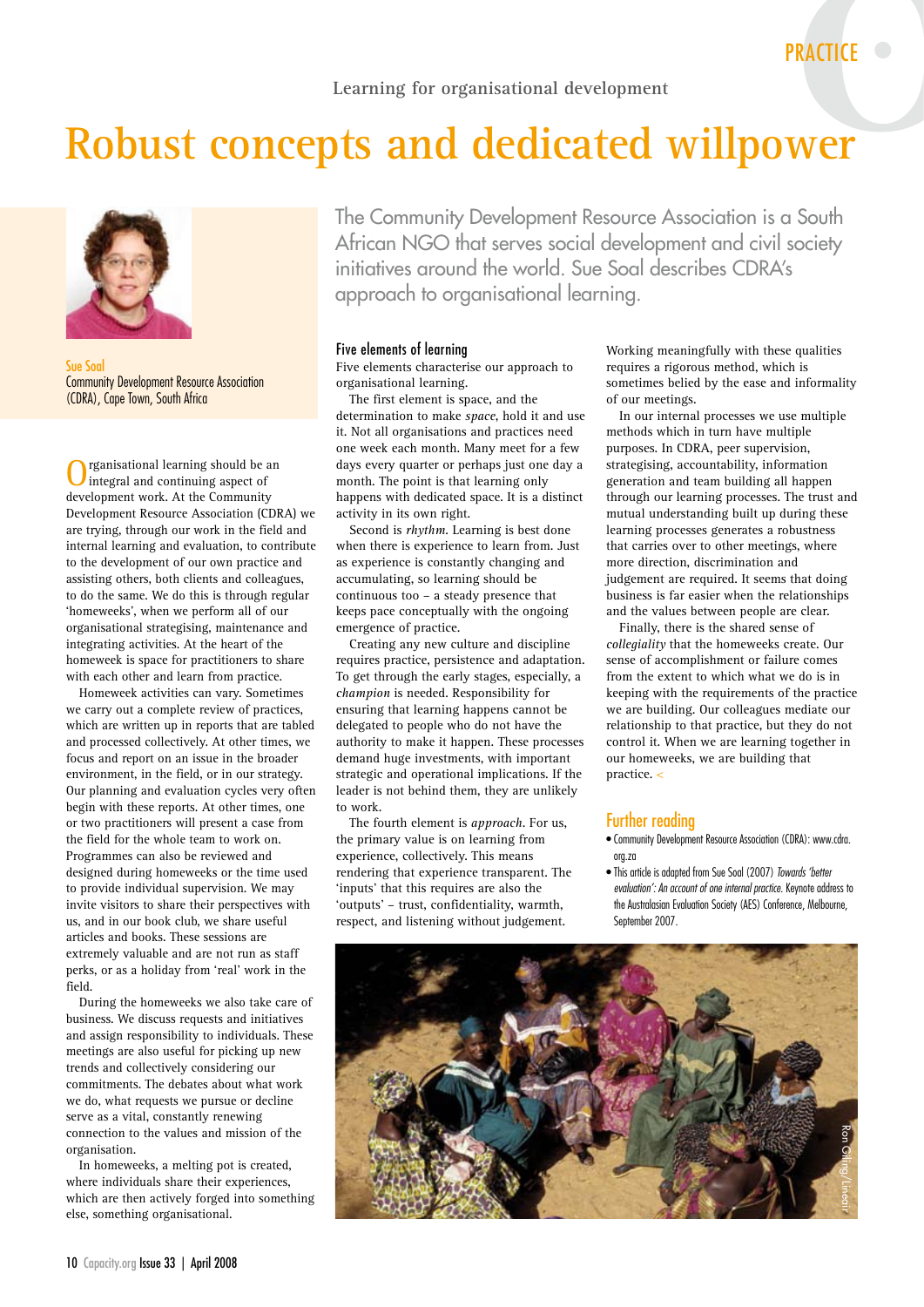# **Collective learning for advocacy**

In 2006, following the elections in Mexico, 14 sexual and reproductive rights organisations met to develop strategies for an advocacy campaign. Julián Portilla and Sylvia Aguilera describe the collective learning process.

The Centro de Colaboración Cívica (Centre for Civil Collaboration) is an NGO working to reinforce democratic change in Mexico through dialogue, collaboration and conflict management. In October 2006 the Centro de Colaboración Cívica (Centre for Civil Collaboration) facilitated a workshop for 14 organisations that were about to launch an advocacy campaign to influence relevant government bodies and ministers on issues relating to sexual and reproductive rights. The organisations analysed the political context, based on which they could develop their collective strategies. In this process, three tools proved particularly useful.

The tool used for context analysis was a 'political map' setting out the positions of relevant officials in the various branches of government with regard to sexual and reproductive rights. Prior to the workshop, the facilitators interviewed representatives of the 14 organisations, and identified the groups to be targeted in the campaign. The facilitators compiled brief profiles of each of the target groups identified by the 14 organisations. They mapped their attitudes, based on previous voting records, public statements and, where possible, personal interviews. Note that the authors of the map offered no conclusions prior to the workshop.

During the workshop, participants were divided into groups. They were asked to review the map and to identify opportunities for advancing the group's agenda as well as possible threats. They were also to note any surprises in the map, such as perspectives that might have not have been expected from specific individuals. The map thus revealed areas where increased efforts by the group might yield favourable results, and where they would be wasted.



Creating the matrix using masking tape and coloured pape

Any group or network working towards a common goal needs to avoid the duplication of efforts, and to identify any gaps. To address these challenges, the facilitators drew up a simple matrix in which the participants wrote the name of their organisation next to the groups they would target in their activities. Finally, the group used an abbreviated version of the Appreciative Inquiry (AI) method to highlight the capacities of their organisations. Everyone present was asked to think of a moment of excellence in their work, when they felt connected with their mission and proud of their achievements. The participants told their stories in pairs, and then in groups of four, eight and 16. Later, they listed the practices that had made those moments possible.

Through this exercise, many stories of success in difficult political circumstances emerged, making the current situation seem less daunting. In the process, the dominant narrative gradually changed from one of doom and gloom, to one of possibility. The participants made a collective inventory of their best practices, which generated a great deal of motivation to work together to face the challenges ahead.

#### Collective learning and advocacy

Based on our experience in facilitating this collective learning process, we can draw a number of conclusions:

- Collective analysis can generate a process of learning that is not possible in other settings. All the participants were able to broaden their perspectives, and to benefit from their colleagues' informal knowledge.
- Context analysis is important, but is not often done. The workshop allowed the organisations to take time to reflect on the context of their campaign, and to plan

### Network advocacy matrix





Julián Portilla **Sylvia Aguilera** jportilla@colaboracioncivica.org Centro de Colaboración Cívica AC, México

#### accordingly.

- A common document or proposal is useful for organising the group discussion. Without such a document, in this case the map, from which to work, the meeting might have become an excruciating exchange of opinions that would have been difficult to ground in any kind of common understanding.
- Consensus, while useful, should not be required. Although the group engaged in a shared analysis of the context, it did not necessarily reach consensus on what was going on, why, and the implications. Nonetheless, the insights gained enabled the participants to develop promising strategies.
- Stereotypes must be challenged. The importance of building coalitions across party lines cannot be overstated – preconceived notions of who may or may not be friendly to one opinion or another may hinder the ability to build winning coalitions.
- The narrative constructed around the possibilities for action matters. Perceptions can become reality as people act, or not, based on what they believe to be true. At the workshop, the transformation of the mood in the room after the AI exercise was palpable. What had seemed impossible suddenly became possible. <

#### **Links**

• Centro de Colaboración Cívica/Centre for Civil Collaboration: www.colaboracioncivica.org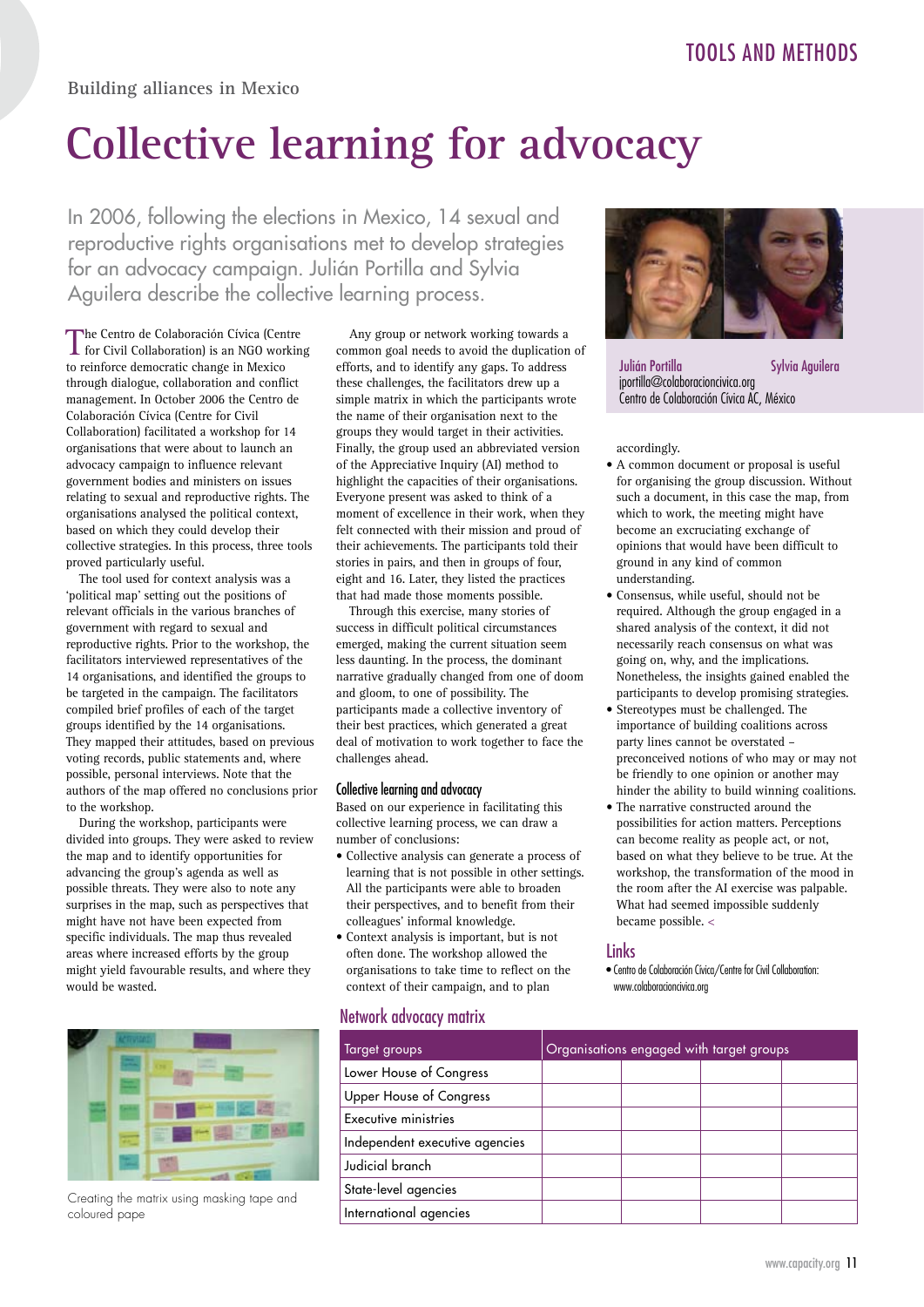# **Learning in teams**



Moussiliou Alidou dirobenin@yahoo.com DIRO Centre, Benin

**D**evelopment organisations are<br>increasingly recognising the benefits of 'on the job' team learning. Individuals who attend workshops and training courses rarely apply or share their newly acquired knowledge. Learning in teams, or 'action learning', can generate solutions that are more likely to be applied in practice, but which pose their own challenges.

Most organisational learning occurs haphazardly. I previously worked with a project team in Benin. We used a logical framework to plan and report our activities, but our learning needs were not directly linked to the project goals. We organised learning sessions, but did not specify where the improved skills should lead, and so we were unable to measure their effects. Team learning processes must be set up in a systematic way, starting with well defined individual or team goals. Outcome mapping frameworks can be helpful in the design, structuring and monitoring the learning process.

The advantage of learning in teams is that members can help each other, especially in solving problems. They can take a detached

Moussiliou Alidou, an independent consultant based in Benin, has many years' experience in capacity development with various organisations. Here he identifies the barriers to team learning, and ways to overcome them.

view, and help put a problem in perspective. Team members can also act as coaches, a role that is not always well understood. As an example, a development advisor confided in her colleagues that she had a problem with a client and had decided to end the relationship. They explained that the relationship was important, and advised her to continue. Thus they offered a quick solution rather than helping her establish the cause of the problem, and an opportunity to learn was wasted. Colleagues should help each other to reflect on their experiences, find appropriate solutions, and so learn as a team.

In many organisations, another barrier to learning is lack of time, which is related to a lack of incentives to learn. Staff will not engage in learning unless they are assured that the effort will be valued just as much as other activities. Management should make it clear that staff are expected to learn and to reflect on their performance. It is essential that this is supported by appropriate incentives, and that time is made available for writing.

Organisations often try to introduce reflection and learning as part of regular staff meetings, but this simply doesn't work. During meetings, people are in action mode rather than learning mode. Short meetings are more suitable for planning day-to-day activities, while reflection and learning require longer sessions where issues can be discussed in depth. Merging the two is not satisfactory.



A mutual feedback exercise

#### Cultural barriers to team learning

There are a number of cultural factors that inhibit team learning. In some societies, like Benin, people do not like to share knowledge and experiences with others because they want to keep it to themselves. In other cultures seniority goes hand in hand with an attitude of distance to junior staff, thereby avoiding opportunities for mentoring and helping younger colleagues to learn and grow.

Giving feedback is interpreted differently in different cultures. In Mali, for example, it is assumed that giving positive feedback encourages the receiver to become arrogant, or to act like a chief. Also, asking for support or feedback may be regarded as a sign of weakness.

Another cultural barrier to learning, related to the oral tradition, is the aversion to, or even fear of writing. The importance of documenting experiences for collective learning is recognised, but individuals with good writing skills are rare. During several missions in West Africa I asked people to write down their experiences, but they would reply: 'you've listened to me, so you can help and write it'. Thus, many good practices remain undocumented, and newcomers are destined to repeat the same mistakes. Yet those who do make an effort to write and ask colleagues for feedback are often frustrated by the lack of response.

Organisations can take various steps to overcome such barriers to learning. They can reward staff who do document their experiences. They can organise internal workshops to help to demystify writing, and to teach staff how to write case studies or reports describing their experiences.

Within larger organisations there are opportunities for teams to learn from other teams. For those with access to the internet, it is also easy to learn from other organisations. Unfortunately, a 'we-know-best' attitude often stands in the way of benefiting from knowledge that is within reach. Practitioners have to learn that, 'as fire, knowledge is borrowed from neighbours'. <

#### Further reading

- International Development Research Centre (IDRC) Outcome Mapping: www.idrc.ca/en/ev-26586-201-1-DO\_TOPIC.html
- E. de Haan (2005) *Learning with Colleagues: An Action Guide to Peer Consultation.* Palgrave Macmillan.
- G.F. Shea (1992) *Mentoring: A Guide to the Basics*. Kogan Page.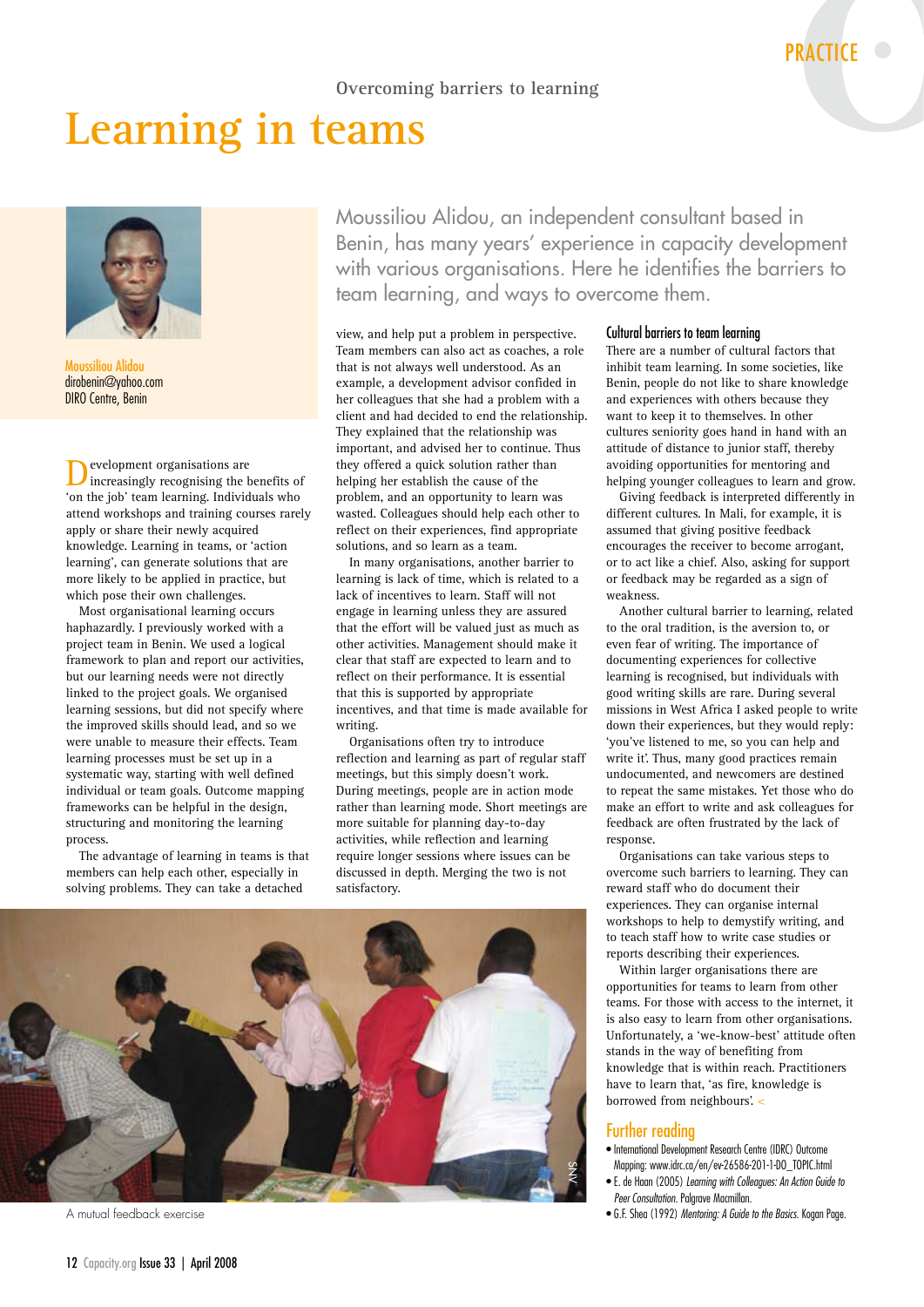# **Linking learning and informed action**

# **Learning how to learn collectively**

CABUNGO, a Malawian NGO, recently evaluated its own performance using the Most Significant Change approach. Rebecca Wrigley describes how, with the support of stakeholders,CABUNGO learned to improve its services.

Organisational learning requires both individual and collective learning processes that purposely work towards changed organisational behaviour. In practice, there is often a focus on the informationbased dimension of learning, characterised by the increasing adoption of knowledge management strategies among NGOs. This focus can underestimate the significance of the personal, relational, contextual, intellectual, formal and informal dimensions of collective learning processes.

In 2006 I worked with CABUNGO, a Malawian NGO, to design a self-evaluation process with the explicit purpose of 'enhancing CABUNGO's learning in order to improve performance'. This was not a requirement for external donor funding. We decided to use this opportunity to trial the use of the story-based Most Significant Change (MSC) methodology to evaluate the organisational development services provided by CABUNGO.

#### Stories of significant change

The MSC process involved four steps:

- *Establishing domains of change:* these are relatively broad and 'fuzzy' categories that help define important areas of change for stakeholders. Through discussions, CABUNGO staff defined two domains: changes in the organisational capacity of local organisations, and changes to improve the quality of CABUNGO's practice.
- *Collecting stories of significant change:* over a period of two weeks we interviewed 32 stakeholders, including staff, board members, client organisations, donors that fund CABUNGO, and other capacity providers. The interviewees were asked to describe stories of most significant change relating to each of the two domains.
- *Selecting and analysing the stories:* The MSC approach involves a hierarchical process of selecting and analysing the most significant stories collected. Within this pilot experience only one level of selection was used. Key stakeholders were invited to a one-day 'evaluation summit', where they were given time to read and think about the stories, discuss their reactions and decide which three stories best represented the most significant changes in organisational capacity. Discussing the stories chosen helped CABUNGO gain a clearer

understanding of the 'essence' of changes brought about by its interventions. One story, for example, highlighted the importance of creating a space for people to reflect on, and then potentially shift, the relationships between leaders, staff and board members. Reviewing the stories of change relating to the quality of practice helped CABUNGO to prioritise where improvements could be made.

• *Feeding back stories to stakeholders:* On completion of the process, an evaluation report was produced and shared with all stakeholders.

Participants felt that the MSC process was an effective way to evaluate capacity development. While time did not allow the process to be applied comprehensively, it was relatively straightforward to implement. Using a story-based approach was useful in helping CABUNGO understand the impact it was having on the organisational capacity of its clients. By reflecting on and prioritising the stories, the participants gained a rich and shared understanding of the systemic, multidimensional and dynamic nature of organisational change. This reconceptualisation was then used to develop a more explicit theory of change, which in turn provided insight into how CABUNGO could improve its services. Effective organisational learning can therefore be seen as a collective adaptation of the individual experiential learning cycle.

What is less clear is whether the findings of the evaluation would satisfy the requirements of some donors for specific data. In those cases where data are required, it may be possible to combine the MSC approach with other, more quantitative evaluation methodologies.

#### A positive learning culture

The experience gained through using MSC to evaluate capacity development demonstrates that specific evaluation methodologies can enhance organisational learning. However, working with CABUNGO also demonstrated that these methods achieve little on their own. They must be supported by an ongoing organisational commitment to nurture a positive learning culture and healthy internal and external learning relationships. There are no 'quick fixes' to achieve this, but some of



**Rebecca Wrigley** rebeccawrigley@hotmail.com Previously with INTRAC, Oxford, UK

the factors that have helped CABUNGO to learn effectively include:

- ensuring a supportive leadership and balanced power relations,
- developing a common understanding of learning and its purpose,
- championing a culture of openness and trust.
- creating formal and informal spaces for learning;
- valuing diverse knowledge and learning styles;
- allowing time and flexibility to observe, reflect and adapt;
- encouraging dynamic learning relationships, both internally and externally;
- accessing, sharing and internalising sources of external learning; and
- establishing effective systems for managing and communicating information. <

#### Further reading

- This article is based on three papers written as part of INTRAC's Praxis Programme (www.intrac.org/pages/praxis\_papers.html):
- B. Britton (2005) *Organisational Learning for NGOs*, Praxis Paper 3. • S. Prince and R. Wrigley (2006) *Organisational Learning in Civil*
- *Society*, Praxis Paper 13.
- R. Wrigley (2006) *Learning from Capacity Building Practice*, Praxis Paper 12.

The author would like to acknowledge the contributions of all CABUNGO staff members during this pilot experience.

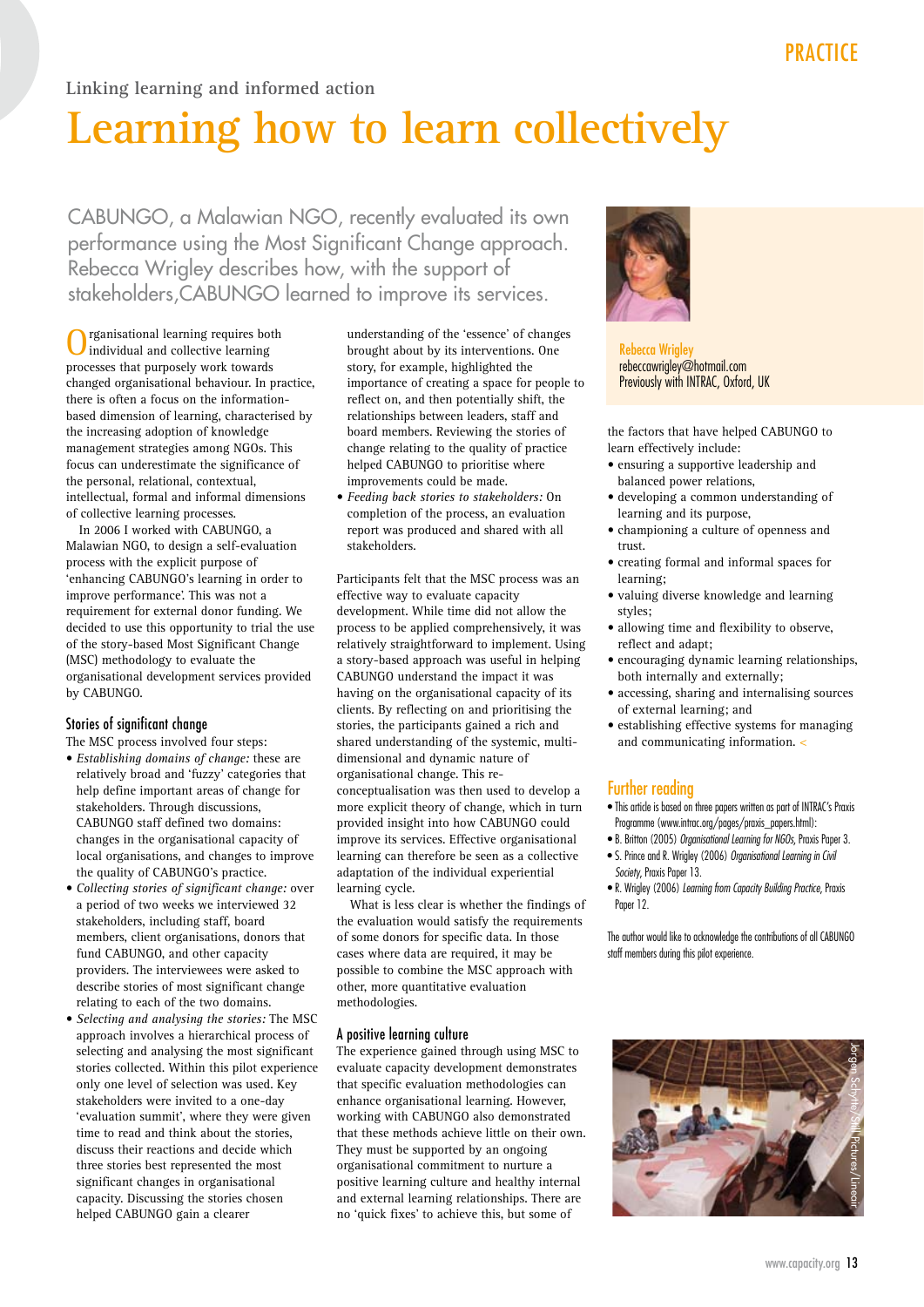**Capacity, change and performance**

# **The hard and soft sides of capacity**



Niels Keijzer nk@ecdpm.org ECDPM, Maastricht, the Netherlands

Since 2004 the European Centre for<br>
Development Policy Management (ECDPM) has led a major study on capacity, change and performance, involving 16 case studies of organisations and networks around the world. One emerging finding of the study is that organisations often fail to recognise the wide range of characteristics that make up effective capacity. Among these are 'hard' aspects related to tangible 'deliverables' and associated technical skills. But there are also softer, more intangible aspects, such as leadership, staff motivation, shared values, etc., that relate to the 'why' and the 'how' of capacity development.

Analysing these hard and soft sides in a balanced manner can help organisations understand the ambiguous, nonlinear effects that typify capacity interventions. One example of the benefits of taking such a balanced view is discussed in the case study of the Rwanda Revenue Authority. In just six years, the Authority became an effective, respected institution that increased tax revenue collection from 9.5% to 13% of GDP. To do this, the organisation addressed both the hard aspects – getting the structures, systems and procedures right – and the softer aspects, such as the leadership needed to nurture a distinct identity and value system.

#### Five core capabilities

Drawing on the case studies and the literature on capacity development, the study identified five core capabilities that, to the degree that they are developed and integrated successfully, contribute to the overall capacity or the ability of an organisation to create value for others. All five core capabilities are necessary; none is sufficient by itself (see figure).

These five capabilities can be used as criteria that an organisation can monitor in order to learn about changes in its capacity and performance. Assigning subjective 'scores' to these capabilities, and discussing A wide range of characteristics, both hard and soft, together make up effective capacity. Niels Keijzer describes a novel framework that organisations can use to assess their own capabilities, and if necessary refocus their efforts.

these scores through dialogue can help an organisation, with its stakeholders, to learn from what it does. One way to assign these scores is to define 'pointers' for each of the five capabilities that are seen as most relevant and useful for appreciating how capacity evolves over time. These pointers are 'lenses' that can help capture relevant qualitative information. Note that these pointers are different from indicators, which tend to be less 'dynamic' and are used for quantitative measurements.

Possible pointers that could be used to assess the capability to adapt and self-renew, for example, include the following:

- does management encourage and reward learning?
- are all staff members able to learn and absorb new ideas?
- is change positively valued?
- is there a fruitful balance between stability and change?
- is the organisation able to adapt and respond to opportunities?
- is the organisation able to assess trends or changes and anticipate them?

Applying the framework involves five steps:

- 1. **Explore** the situation and purpose of the assessment, and identify who will take part, and how.
- 2. **Calibrate and agree** on the framework, and on the choice, interpretation and use of the pointers.
- 3. **Gather evidence** about and assess the organisation's capacity by scoring its performance on each of the pointers.
- 4. **Discuss** the draft results with stakeholders to ensure that the results paint a fair picture of the organisation's capacity in

terms of their own experience. 5. **Distribute** the results among stakeholders.

Such an exercise could, for example, enable an organisation to realise that it is capable of better performance, but that it needs to do better at convincing its funders of this. Or it could conclude that despite its remarkable ability to survive, it has now drifted away from its core mandate (so-called 'mission creep'). The use of the framework might also encourage reflection on how the organisation could 're-invent' itself in order to deal with a changed political situation, or to increase its impact through better coordination, more collaboration with others in the field, or greater efforts to provide feedback to stakeholders.

This framework can also be regarded as an *aide memoire* to check that the organisation's monitoring and evaluation (M&E) efforts address all aspects of capacity. Any approaches to assessment developed on this basis should complement what is already in use. Some organisations are now experimenting with the capabilities framework in the context of project development and M&E. <

#### Further reading

- A. Land (2004) *Developing Capacity for Tax Administration: The Rwanda Revenue Authority*. ECDPM Discussion Paper 57D. www. ecdpm.org/dp57d
- P. Morgan (2006) *The Concept of Capacity (draft)*, ECDPM.
- This article is based on P. Engel et al. (2007) *A Balanced Approach to Monitoring and Evaluating Capacity and Performance: A Proposal for a Framework*. ECDPM Discussion Paper 58E. www.ecdpm.org/ dp58e
- ECDPM study on Capacity, Change and Performance: www.ecdpm. org/capacitystudy



What relationships do we need to maintain in order to achieve our objectives?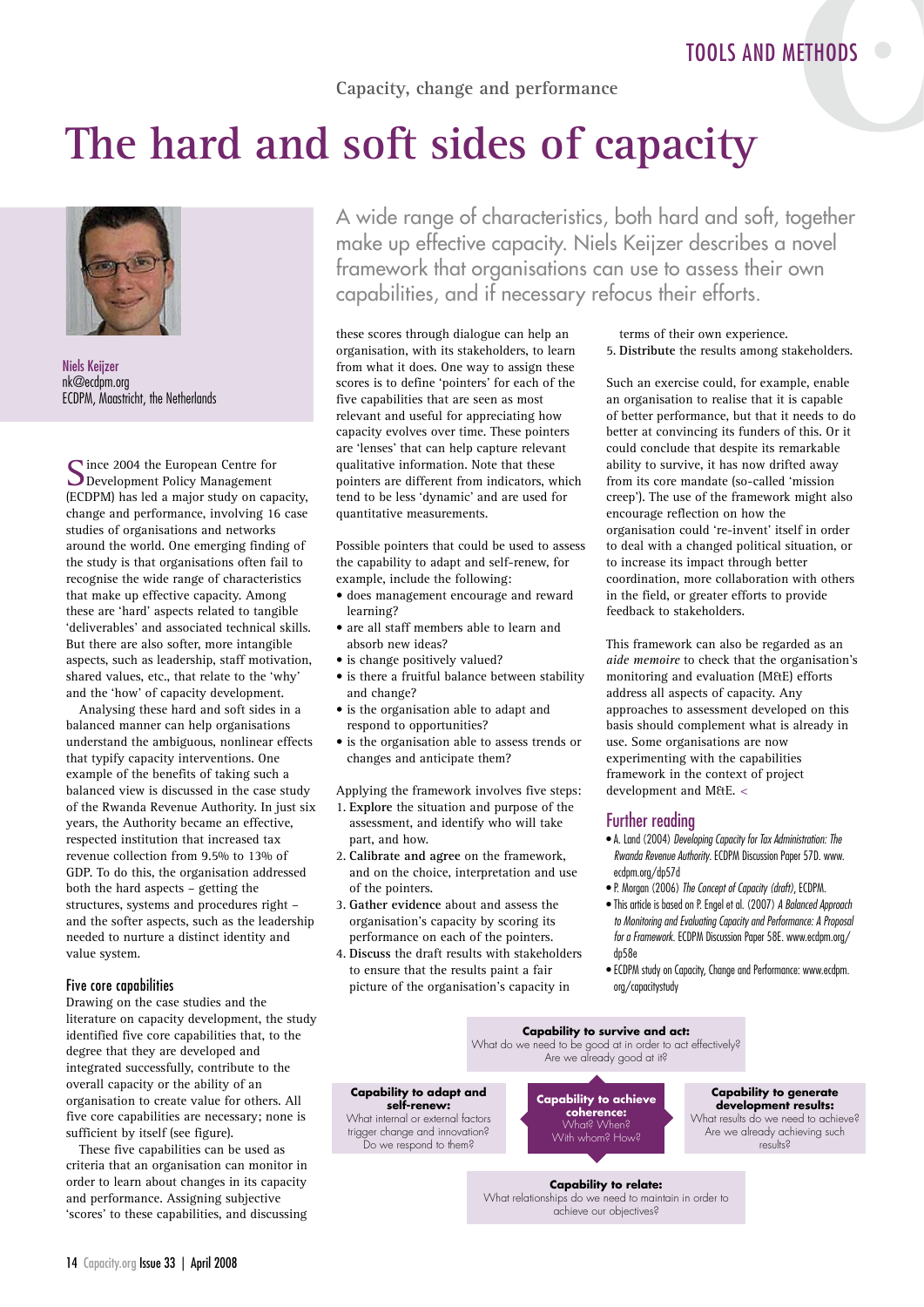# **RESOURCES**

#### **PUBLICATIONS**

This section offers a selection of publications related to capacity development. A more extensive list can be found at www.capacity.org.

**Using Training to Build Capacity for Development: An Evaluation of the World Bank's Project-based and WBI Training**



Aliza Belman Inbal et al., World Bank IEG, 2008

This evaluation found that while most of the training financed by the World Bank has resulted in demonstrable learning, this learning frequently did not lead to real changes in workplace performance. Often the content of training is not relevant to the needs and goals of institutions, or the trainees lack incentives or resources to apply their learning in the workplace.

www.worldbank.org/ieg/training/index.html

#### **When Will We Ever Learn? Improving Lives through Impact Evaluation**

Report of the Evaluation Gap Working Group, Center for Global Development (CGD), 2006

Each year billions of dollars are spent on social programmes in the developing world, but very few benefit from studies that could determine whether or not they actually made a difference. This absence of evidence is an urgent problem. In 2004 the CGD convened the Evaluation Gap Working Group to investigate why rigorous impact evaluations of social development

programmes are relatively rare. This final report of the working group contains specific recommendations for stimulating more and better impact evaluations. www.cgdev.org/content/publications/ detail/7973

#### **If Relationships Matter, How Can They Be Improved? Learning about Relationships in Development**



K. Pasteur and P. Scott-Villiers, Lessons for Change in Policy and Organisations no. 9, Institute of Development Studies, 2004 ActionAid, DFID and Sida collaborated with the Participation Group at the IDS to explore understanding of learning and to document innovative approaches. This paper offers a new perspective on how a development agency can approach learning so that its staff can examine and improve their performance by attending to their interpersonal and interorganisational relationships. www.livelihoods.org/lessons/Learning/ Ifrelations.pdf

#### **Learning in Development Co-operation**

L. Wohlgemuth and J. Carlsson (eds), proceedings of the seminar 'What do Aid Agencies and their Cooperating Partners Learn from their Experiences?', Expert Group on Development Issues (EGDI), Sweden, 2000 Do aid agencies and their counterparts learn from their experiences? Is knowledge gained fed back into improved practices? The introductory chapter deals with learning in development cooperation from the perspective of practitioners. The authors of the 16 chapters offer their personal reflections and ideas on questions such as how do we learn, from what sources, and how do we use that knowledge?

www.egdi.gov.se/publications14.htm

#### **Going against the Flow: Making Organizational Systems Part of the Solution rather than Part of the Problem.**

R. David and A. Mancini, Lessons for Change in Policy and Organisations no. 8, Institute of Development Studies, 2004 This paper looks at the origins of the Accountability, Learning and Planning System (ALPS), a revolutionary approach to managing the learning and relationships introduced by ActionAid, an international NGO. Starting with the origins of ALPS in the late 1990s, the paper describes the false starts and the factors that mobilised change. www.livelihoods.org/lessons/Learning/

GoingFlow.pdf

#### **Learning for Development: A Literature Review**

K. Pasteur, Lessons for Change in Policy and Organisations no. 6, Institute of Development Studies, 2004

Organisational learning is increasingly viewed as key to improving development performance and impact. However, there is still confusion about what the term means and how it translates into practice. This literature review aims to provide some insight in this area. www.livelihoods.org/lessons/Learning/ LitReview.pdf

#### **Capacity for Development: New Solutions to Old Problems**



S. Fukuda-Parr et al. (eds), UNDP/Earthscan, 2002 A team of development professionals and economists examine the lessons learned from recent capacity development efforts. They emphasise the importance of learning, which they describe as 'an imperative for economic survival in today's knowledge-based market environment … For individuals, for institutions and for societies, this demands a continuous process of learning and relearning – from each other and from the world around them'.

http://capacity.undp.org

#### **ORGANISATIONS, NETWORKS AND INITIATIVES**

This section offers a selection of organisations, networks and initiatives concerned with capacity development. A more extensive list can be found at www.capacity.org.

#### **Active Learning Network for Accountability and Performance in Humanitarian Action (ALNAP)**

ALNAP is a collective response by the humanitarian sector to improve performance through increased learning and accountability. Members include NGOs, Red Cross/Crescent, the UN and independent organisations. ALNAP uses the experience within its membership to produce tools and analyses relevant to the sector.

www.alnap.org

#### **Evaluation Gap Working Group**

The Evaluation Gap Working Group was convened by the Global Health Policy Research Network as an initiative of the Center for Global Development, to remedy the lack of knowledge covering the effectiveness of social programmes in low- and middle-income countries, and to develop practical recommendations to solve the problem. www.cgdev.org/section/initiatives/\_active/

evalgap/about/

#### **Knowledge Management for Development (KM4Dev)**

KM4Dev is a community of international development practitioners who are interested in knowledge management and knowledge-sharing issues and approaches. The main discussion forum is the KM4Dev mailing list. where members sharing of ideas and experiences take place. To join the mailing list, send a blank email to: subscribe-km4dev-l@lyris. bellanet.org

#### www.km4dev.org

#### **Learning Network on Capacity Development (LenCD)**

LenCD is an informal network of analysts from bilateral, multilateral, government agencies and NGOs engaged in development cooperation (primarily DAC members) promoting capacity development learning. Their aim was to provide greater form and visibility to capacity development, both as part of the work of the OECD-DAC Network on Governance (Govnet) and beyond.